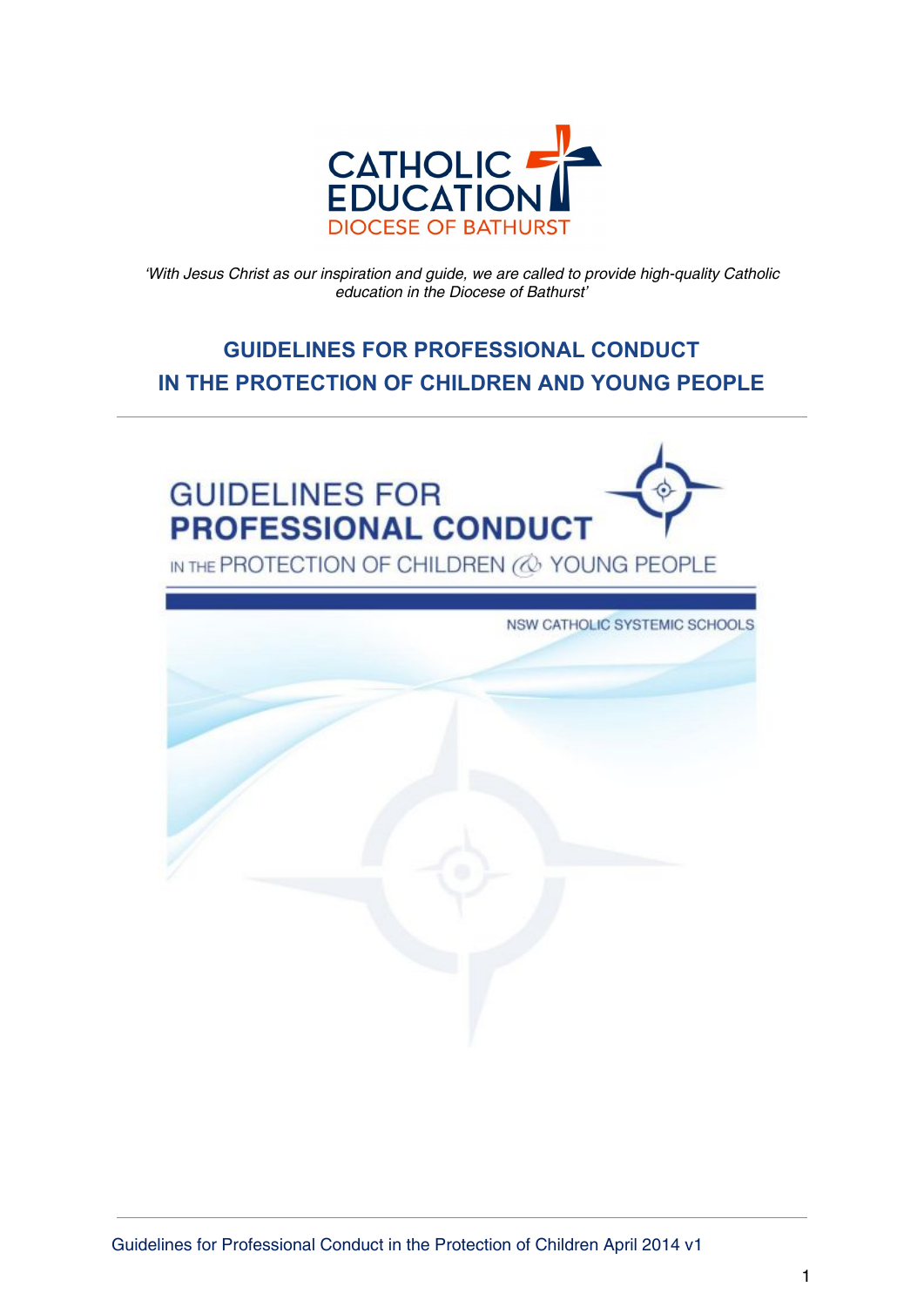A set of Guidelines for Professional Conduct in the Protection of Children and Young People (NSW Catholic System Schools) has been developed collaboratively across the Dioceses of NSW and the ACT, under the direction of the Conference of Diocesan Directors of Education. It promotes a common understanding of expected behaviour for all people working in or providing services in Catholic Systemic Schools.

Catholic Education Diocese of Bathurst (CEDB) has adapted those Guidelines for Professional Conduct in the Protection of Children and Young People as necessary to suit local circumstances, producing this document for Catholic Systemic Schools in the Diocese of Bathurst.

The abbreviated term  $-$  the Guidelines  $-$  is used hereafter in this document in referring to the Guidelines for Professional Conduct in the Protection of Children and Young People.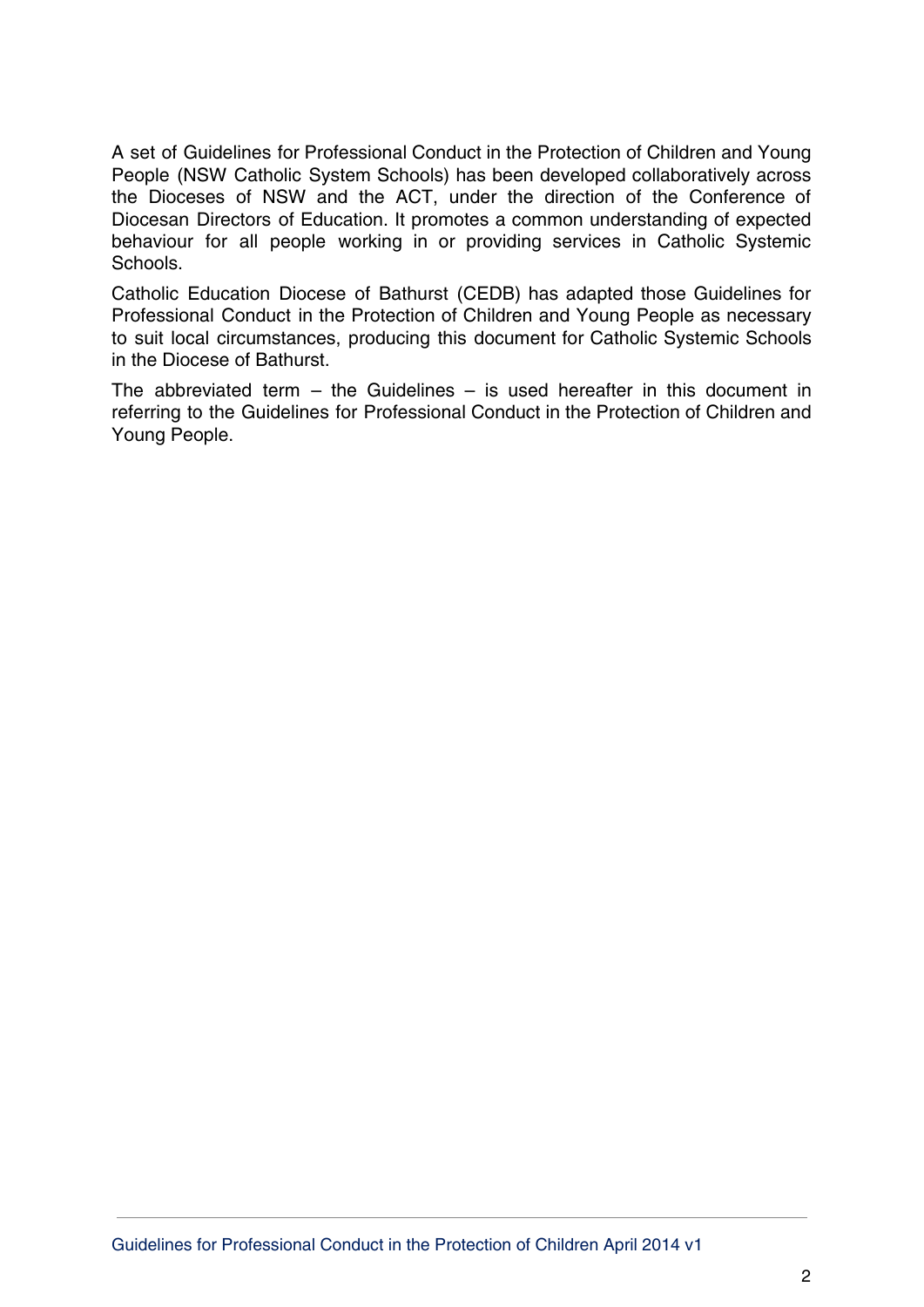## **Table of Contents**

| 10. Professional relationships between workers and students  12                        |  |
|----------------------------------------------------------------------------------------|--|
| 11. Appropriate use of electronic information and communication technology (ICT)<br>18 |  |
|                                                                                        |  |
|                                                                                        |  |
| 22                                                                                     |  |
|                                                                                        |  |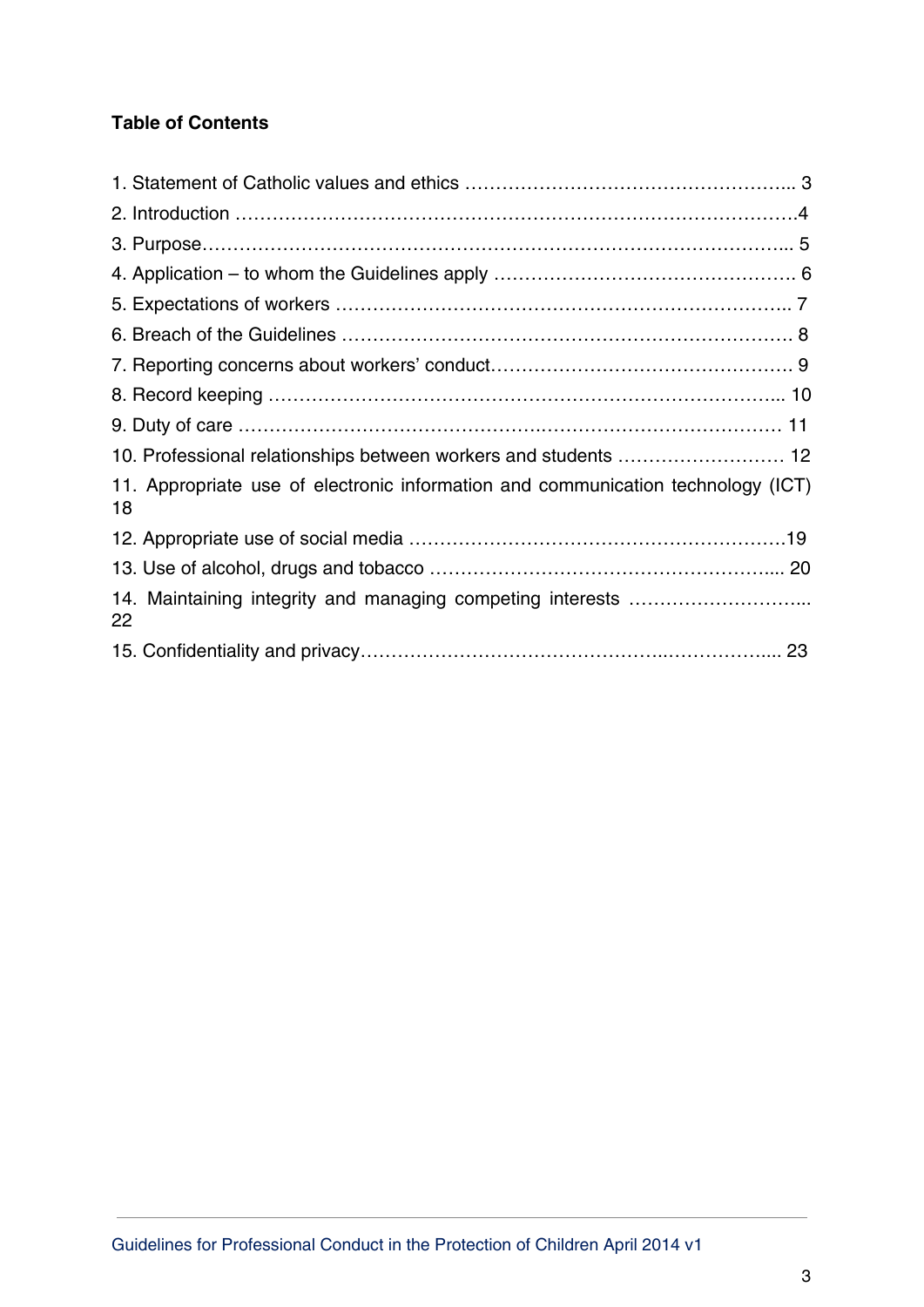## **1. Statement of Catholic values and ethics**

The mission of the Catholic Church unequivocally commits Catholic education workplaces and every school community to foster the dignity, self-esteem and integrity of every person to whom it provides a service and of every person who works in the Diocese.

Workers in Catholic education uphold the mission by modelling positive relationships and acting in a manner that creates a safe and productive educational and pastoral environment.

Catholic schools and Catholic education workplaces seek to create a caring, life-giving and faith-filled environment where Gospel values inspire and affirm the highest standard of ethical conduct. Workers have a privileged role of service that require prudent judgement and exercise of right relationships. Catholic school communities actively support the development of a culture that does not condone improper conduct, violation of relationships such as through intimidation, bullying, harassment and breach of professional boundaries, or abuse of power.

The Guidelines are founded in the person of Jesus Christ, particularly focusing on the Gospel values of:

- respect upholding the dignity of each person, created in the image of God
- $\bullet$  love the gift of sincere care, concern, empathy and compassion for each person
- service– generous care for the needs of others
- $\bullet$  justice the proper exercise of power and authority

These values are demonstrated by:

- acting in accordance with the principles of child protection as a fundamental responsibility
- acting with integrity in all relationships and situations
- maintaining relationships that develop within the context of gospel values
- honouring the equality of women, men and children and young people
- resolving disputes respectfully
- behaving and speaking in ways that indicate a respect for the dignity of the person
- providing quality services to Catholic education, whether in the classroom, the office or the community
- being consistently honest, trustworthy and accountable
- being committed to social justice by opposing prejudice, injustice and dishonesty
- maintaining and developing our professional and work practices
- working collaboratively with colleagues
- maintaining right and healthy relationships with: o students

o parents and carers

- o colleagues
- o school and Church community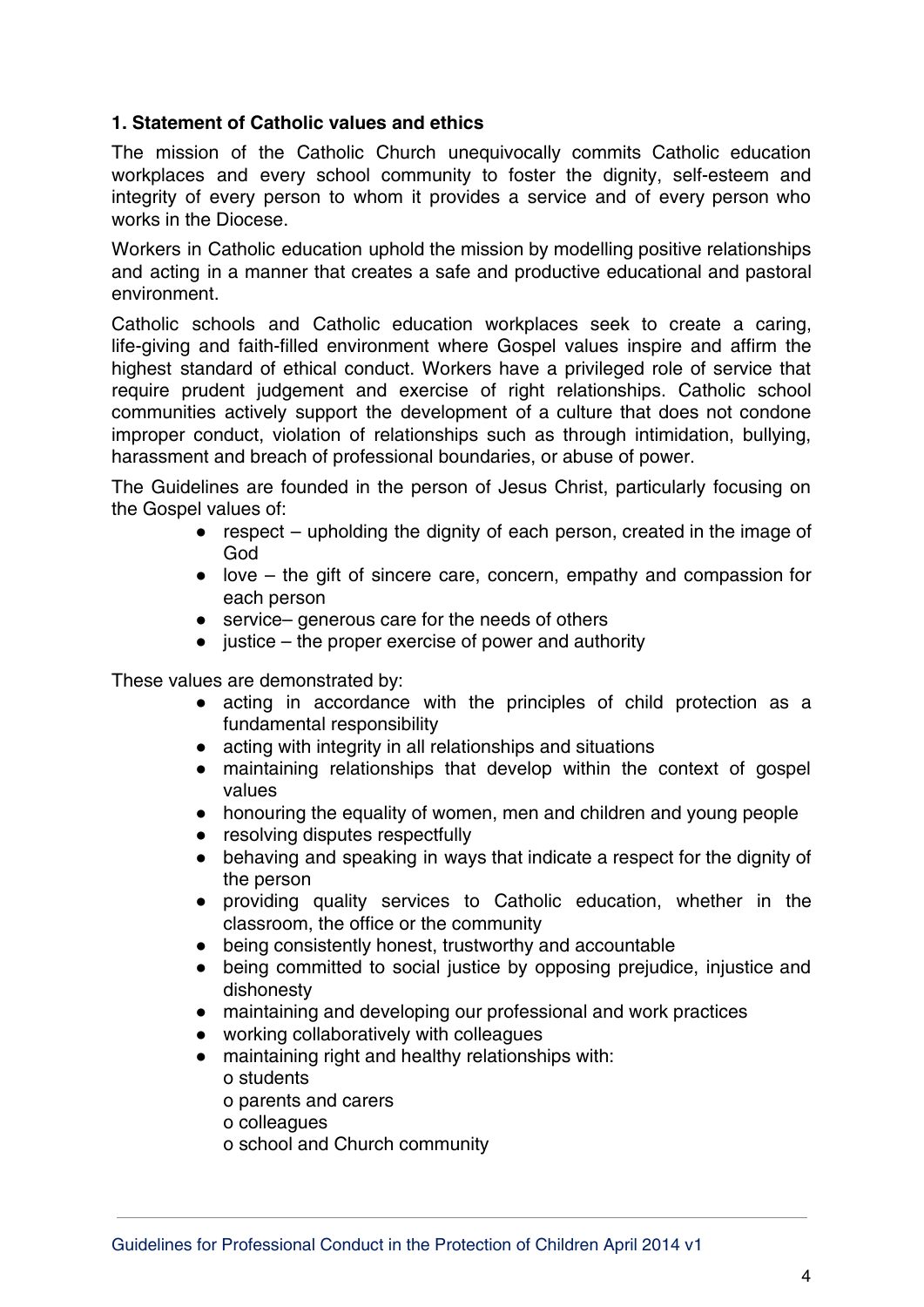### **2. Introduction**

The Guidelines draw on the statement of Catholic Values and Ethics which guides our work in Catholic education.

The Guidelines embrace the principles and values inherent in *Integrity in Ministry<sup>1</sup>* and Integrity in the Service of the Church<sup>2</sup>. It is underpinned by relevant legislation and industrial instruments.

If there is any conflict between the Guidelines and legislation, the provisions of legislation take precedence.

<sup>1</sup> National Committee for Professional Standards, 2004 (A Committee of the Australian Catholic Bishops Conference and the Australian Conference of Leaders of Religious Institutes)

<sup>&</sup>lt;sup>2</sup> National Committee for Professional Standards, 2011 (A Committee of the Australian Catholic Bishops Conference and the Australian Conference of Leaders of Religious Institutes)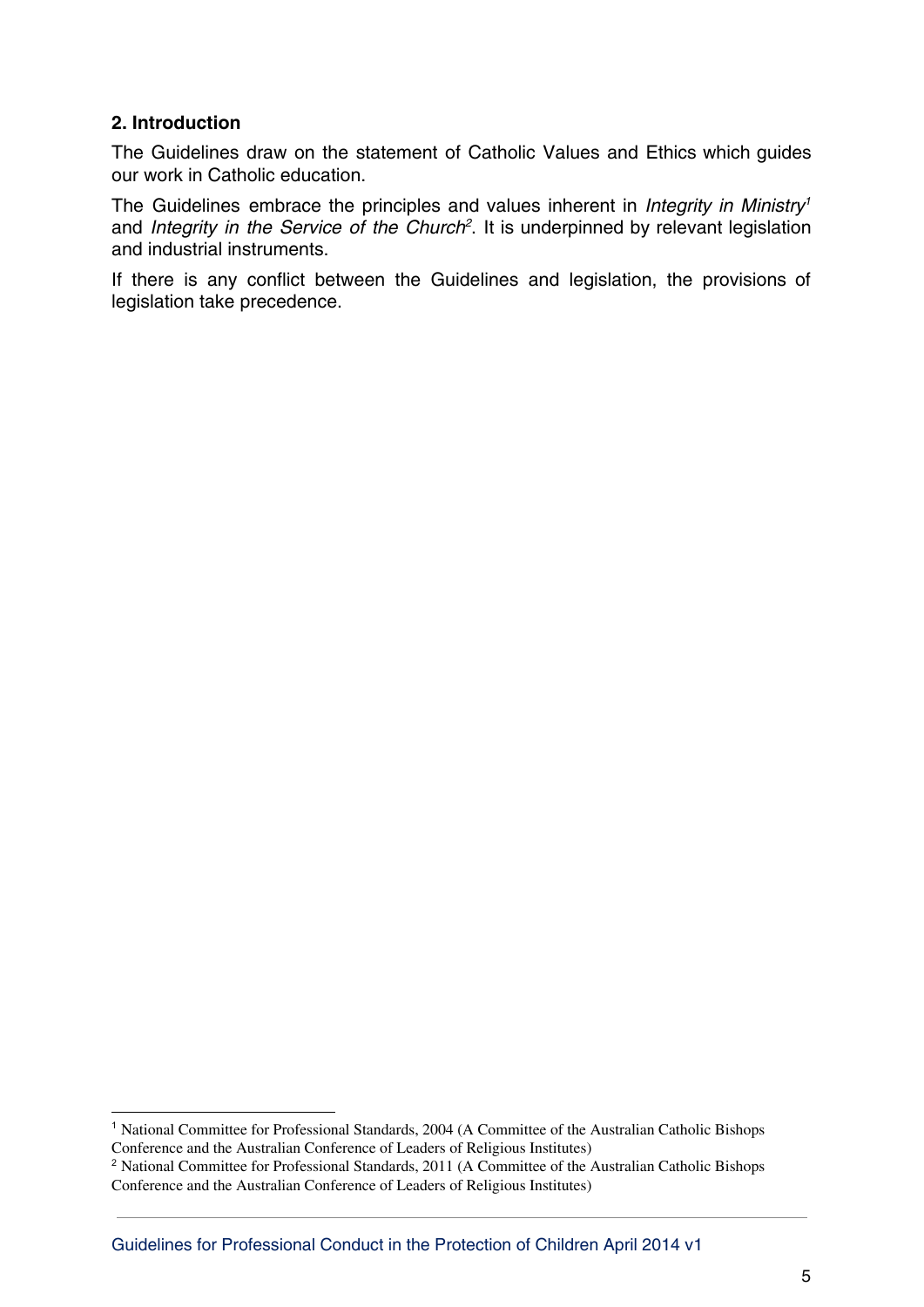## **3. Purpose**

The purpose of the Guidelines is to promote a common understanding and consistency in expected standards of behaviour for workers, religious and all those working and/or volunteering in schools.

The Guidelines are not intended to be exhaustive and do not identify every potential scenario of concern in the workplace.

The Guidelines assist to:

- clarify the parameters of appropriate and inappropriate conduct for workers who work in child related employment
- create a safe and supportive school environment for students, workers and the school's broader community
- promote the mission in accordance with Catholic values and ethics.

The Guidelines are aimed at modelling and building a contemporary Catholic workplace that is faith-filled, collaborative, consultative and lawfully compliant.

The Guidelines require:

- workers to take responsibility for their own conduct with students, staff and the wider school community
- workers to conduct themselves in a manner that is professional, cooperative and consistent with the Guidelines
- principals/supervisors/managers and leaders to provide workers with guidance, training, support and supervision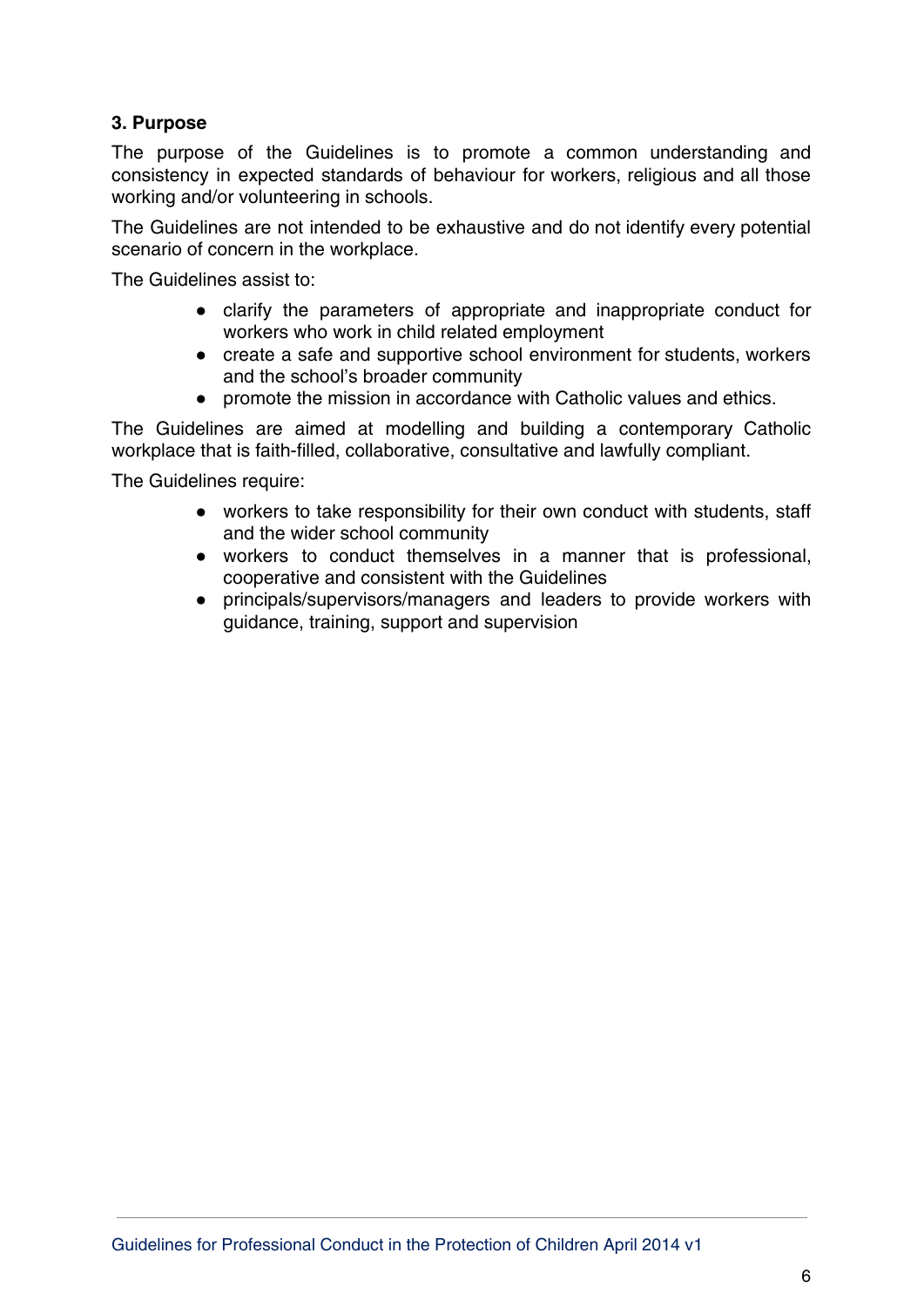## **4. Application – to whom the Guidelines apply**

The Guidelines apply to all people engaged to work in, or provide services to, Catholic Systemic Schools (schools) in the Diocese. This includes workers in the Catholic Education Office.

For the purpose of the Guidelines, those working in, or providing services to, Catholic Systemic Schools are referred to as 'workers'.

Workers include:

- all paid employees of schools and the Catholic Education Office, whether employed on a permanent, temporary or casual basis
- religious, volunteers, contractors, consultants and students on tertiary practicum placements working with the schools and Catholic Education **Office**
- 4.1 Workers in a school or the Catholic Education Office are required to be aware of and comply with the Guidelines. There may be consequences for a breach of the Guidelines.
- 4.2 While contractors, consultants, students on tertiary practicum placements and volunteers are not usually subject to disciplinary action, conduct that would be assessed as being a breach of the Guidelines may result in their engagement being terminated.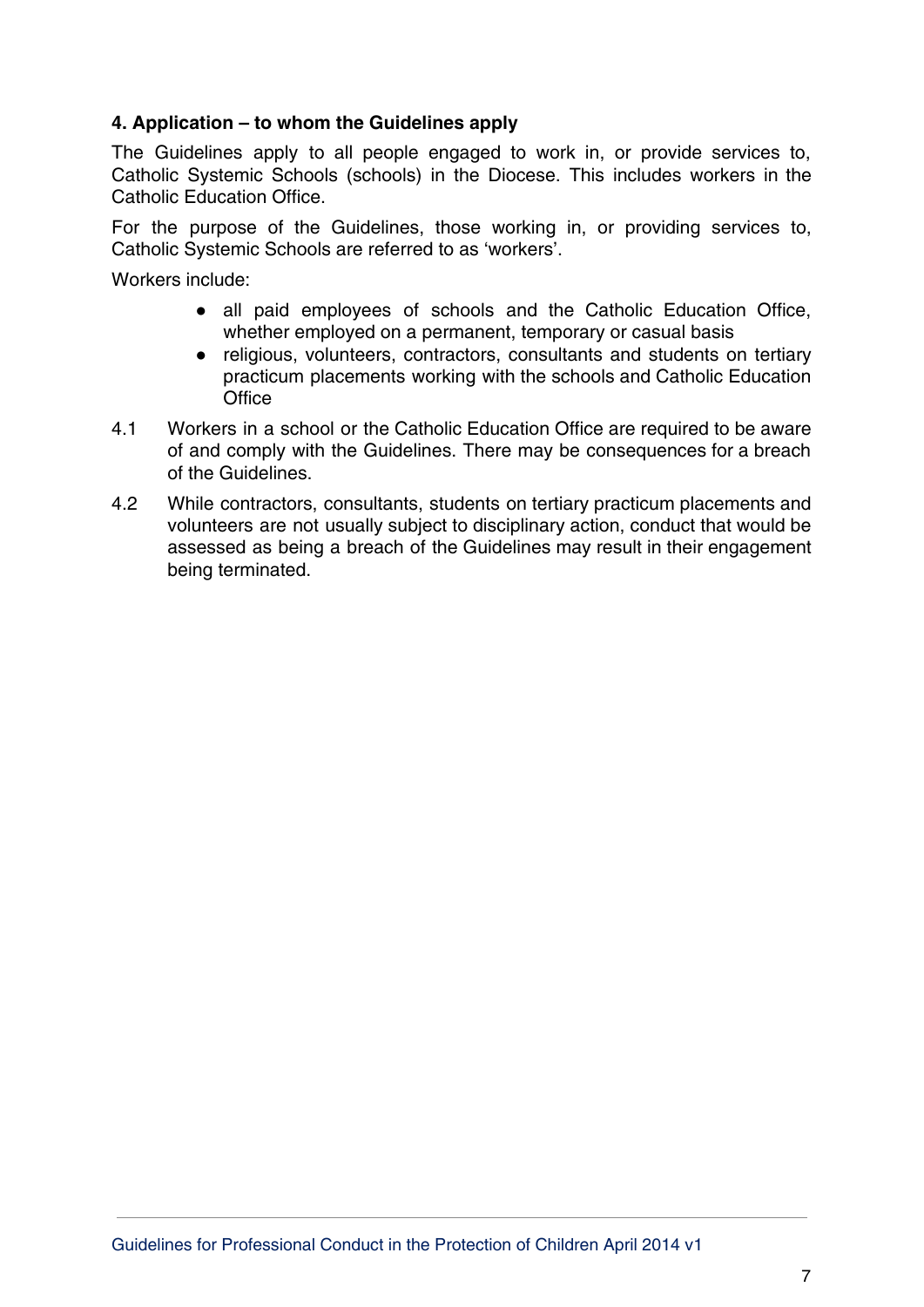#### **5. Expectations of workers**

- 5.1 Workers are expected to:
	- 1. be aware of the policies and procedures that apply to the work and in the workplace. If workers are uncertain about the scope or content of a policy with which they are required to comply, they should seek clarification from their principal/supervisor/manager
	- 2. be familiar with the legislation under which they are employed, as this may specify requirements for mandatory compliance.
	- 3. undertake duties in a professional, competent and conscientious manner
	- 4. take up suitable opportunities to improve their knowledge and skills, including participation in relevant professional development/training
	- 5. be mindful of their duty to the safety of themselves and others
	- 6. be aware that if their conduct has the potential to damage the school's reputation, even if it is in a private capacity, this could lead to disciplinary action
	- 7. act in good faith by not making unfounded complaints with malicious, frivolous or vexatious intent against another person
	- 8. model effective leadership and respect in interactions with students, colleagues and others
	- 9. treat others with care. Rude or insulting behaviour, including verbal and non-verbal aggression, abusive, threatening or derogatory language and physical abuse or intimidation towards others is unacceptable
- 5.2 A principal/supervisor/manager, in addition to the above responsibilities, is expected to:
	- 1. promote collaborative and collegial workplaces
	- 2. exercise leadership by working with workers to implement performance and development processes that are consistent with the worker's conditions of engagement
	- 3. provide ongoing support and feedback to workers
	- 4. establish systems within their area of responsibility which support effective communication
	- 5. consult with and involve their staff in appropriate decision-making
	- 6. inform workers of the Guidelines and all relevant policies and make the documents accessible to them
	- 7. take appropriate action if a breach of the Guidelines may have occurred
- 5.3 Whilst different arrangements for engagement may apply for religious, volunteers, contractors, consultants and students on tertiary practicum placements, these persons are expected to conduct themselves consistent with the principles underpinning the Guidelines.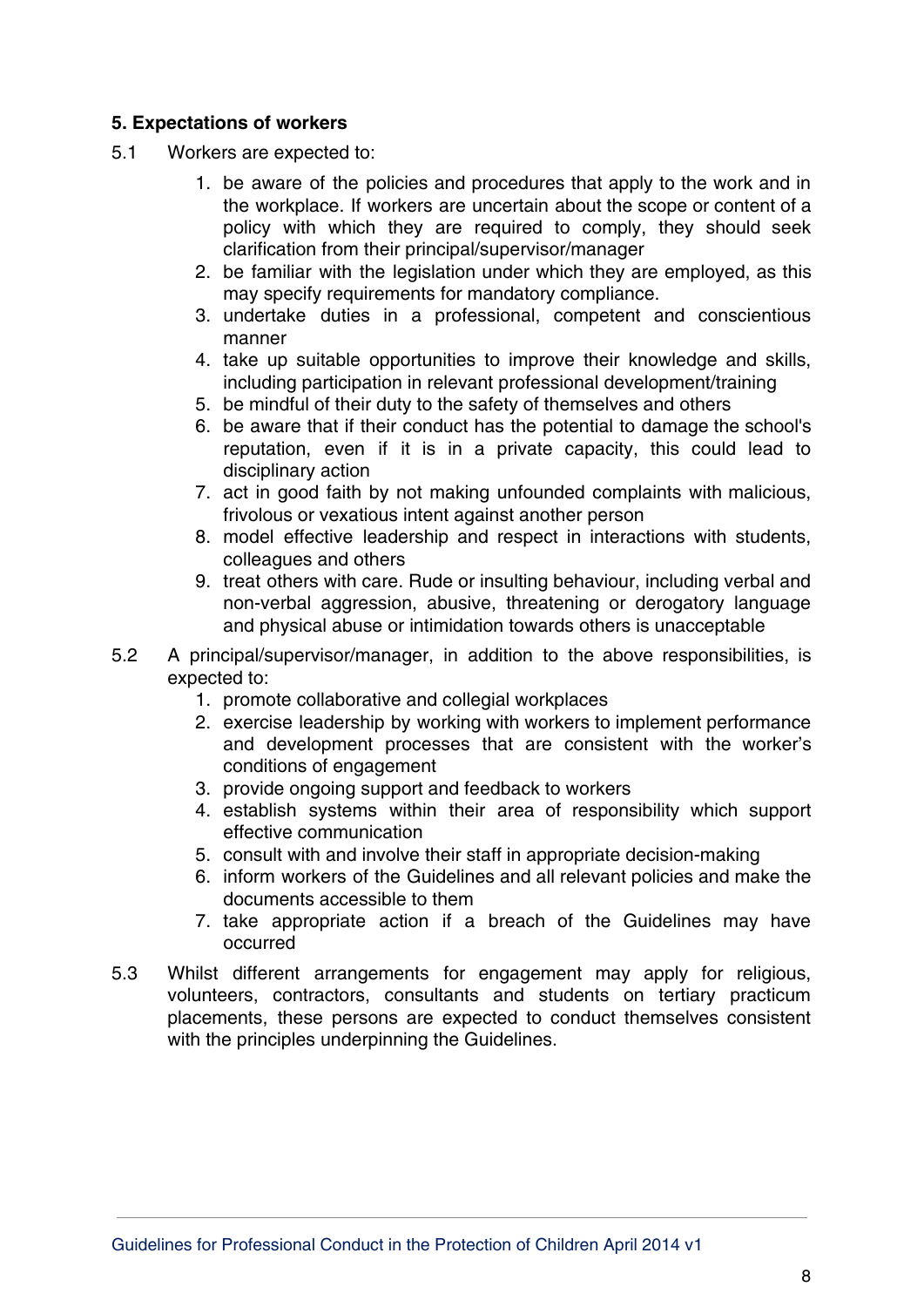#### **6. Breach of the Guidelines**

Workers hold a position of trust and are accountable for their actions.

- 6.1 If a worker's actions are inappropriate or appear to breach the standards of the Guidelines, the principal/supervisor/manager has a responsibility to address any possible breach as soon as they become aware of it.
- 6.2 An alleged breach of the Guidelines may require a report to be made internally and may need to be referred to external authorities under relevant legislation.
- 6.3 An alleged breach of the Guidelines may be investigated.
- 6.4 In investigating an alleged breach of the Guidelines, the rules of procedural fairness apply.
- 6.5 Each case will be determined on the facts and circumstances when deciding on the appropriate action to be taken. Appropriate action is determined by considering:
	- 1. the nature and seriousness of the breach; and
	- 2. any prior breaches; and
	- 3. an assessment of risk
- 6.6 Appropriate actions may include:
	- 1. informal counselling
	- 2. performance management
	- 3. professional learning/development
	- 4. increased supervision or monitoring
	- 5. coaching or mentoring
	- 6. directive counselling
	- 7. specialist assessment
	- 8. informal or formal disciplinary action
	- 9. demotion
	- 10.termination
- 6.7 If workers become aware of a possible breach of the Guidelines by any person, they must report this to their principal/supervisor/manager. Workers who are concerned about an alleged breach of the Guidelines by their principal/supervisor/manager, should report this to the next in-line of management or as directed by the school authority.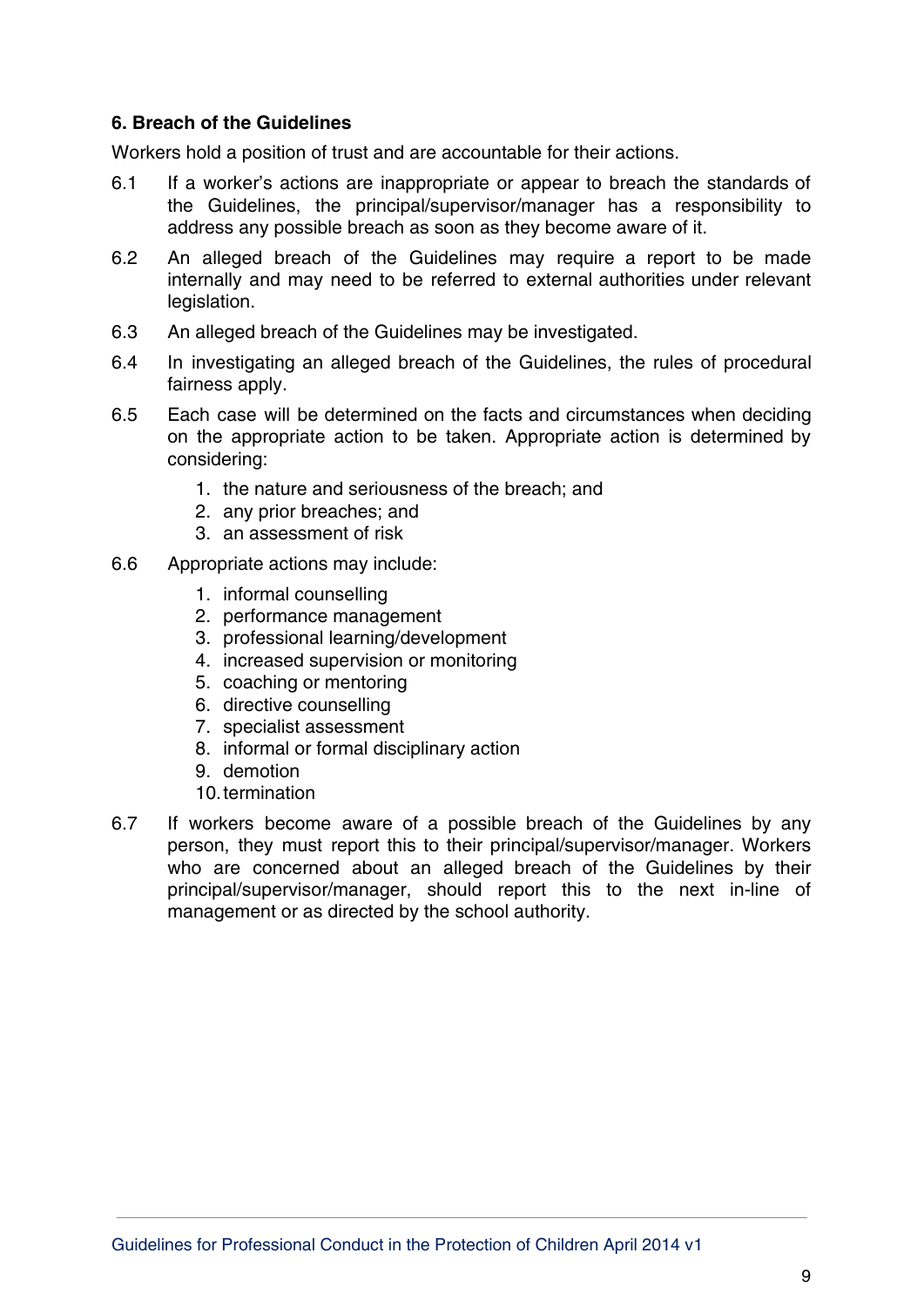## **7. Reporting concerns about workers' conduct**

- 7.1 Child protection laws require workers to report certain matters of concern, including:
	- 1. informing the employer if they are charged or convicted of an offence relevant to working in child-related employment, or if they have had any reportable allegation made against them
	- 2. reporting to the employer any allegations or convictions of reportable conduct involving any worker, as required by the Head of Agency pursuant to Part 3A Ombudsman Act 1974
	- 3. reporting to their principal/supervisor/manager any information or concerns about inappropriate behaviour by any worker that involves a student or other child or young person
	- 4. fulfilling their legal obligation to report risk of significant harm, or to report possible criminal activity, in accordance with the local procedures
	- 5. maintaining confidentiality of all parties concerned. In any matters where workers are in doubt as to the requirements of confidentiality, they should seek advice from their principal/supervisor/manager or their delegate, without discussing the matter with others
	- 6. in special cases where a serious concern involves their principal/supervisor /manager, it is more appropriate that the worker take the matter of concern directly to a person in a higher position in the organisation
- 7.2 Workers must not take detrimental action against the complainant or person who reported the information. This includes any action that could reasonably be perceived to be detrimental action in reprisal. To do so may be regarded as serious misconduct and may result in disciplinary action.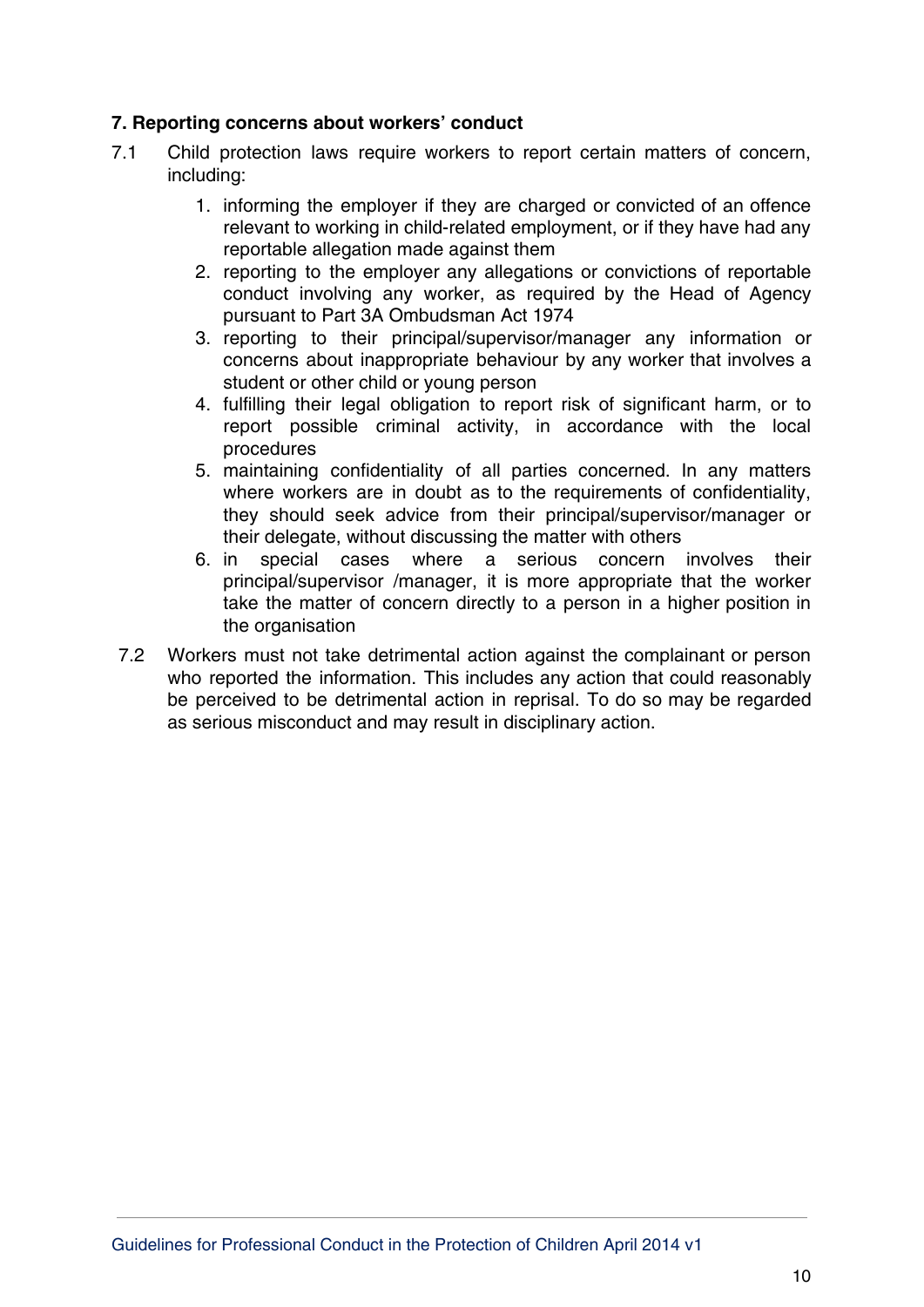## **8. Record keeping**

All workers have an obligation to maintain appropriate records and data in relation to their professional practice in the care and protection of children and young people.

A record serves an essential administrative, legal and historical purpose. Records can include class rolls, student assessment records, emails, electronic documents, digital image and audio recordings, correspondence, statements, records of interviews, files, forms, plans, drawings, notes, photographs and films.

Workers:

- 8.1 have a responsibility to create and maintain appropriate records of their professional activities and decisions in the care and protection of children and young people, including contemporaneous records of any disclosure, observations and discussions including any breach of the Guidelines
- 8.2 should be mindful of the need to retain such records securely and confidentially
- 8.3 should seek appropriate advice regarding the retention/destruction of such records

The principal/supervisor/manager has a responsibility to ensure that the workers reporting to them comply with their records management obligations.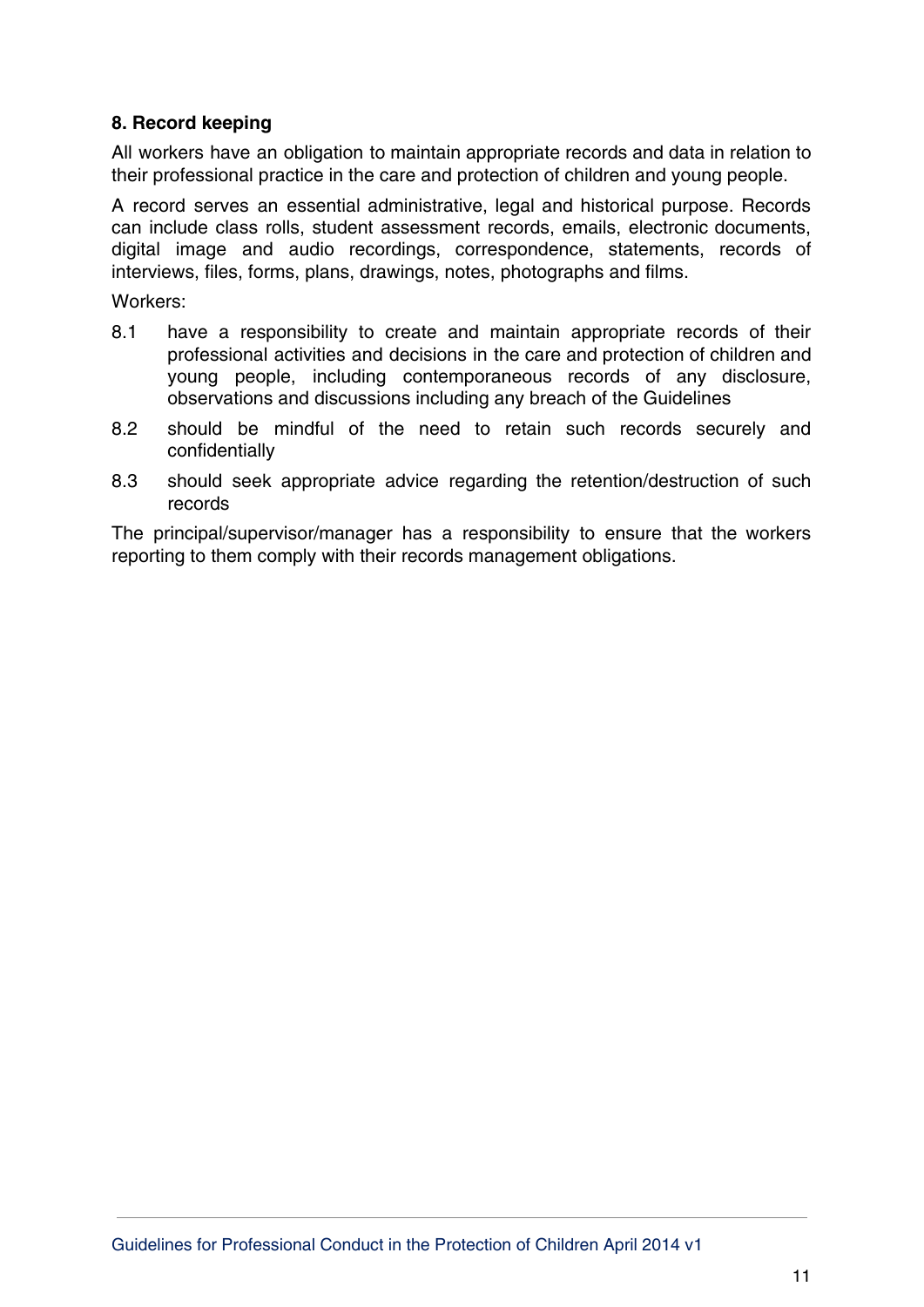## **9. Duty of care**

Workers have a legal and moral obligation to take reasonable care for their own safety and the safety of students and others with whom they come into contact as part of their employment.

- 9.1 These obligations will arise from the specific role and responsibilities of the worker and may include the following:
	- 1. providing adequate supervision
	- 2. ensuring grounds, premises and equipment are safe for students' use
	- 3. implementing strategies to prevent bullying from occurring in school
	- 4. following procedures relating to student safety, welfare and wellbeing, for example, reporting risk of significant harm
	- 5. providing medical assistance (if competent to do so), or seeking assistance from a medically trained person to aid a student who is injured or becomes sick at school
	- 6. complying with legislative and other prescribed obligations under the Work Health and Safety Act 2011 and Regulations
	- 7. complying with relevant child protection legislation and regulations
- 9.2 Workers have a duty to take reasonable care for the safety and welfare of the students in their care. That duty is to consider and take all reasonable action to protect students from known hazards or risk of harm that can be reasonably predicted. The standard of care that is required needs to take into consideration various factors, such as a student's maturity and ability.
- 9.3 Duty of care to students applies during all activities and functions conducted or arranged by schools where students are in the care of workers. The risk associated with any activity needs to be assessed and managed before the activity is undertaken.
- 9.4 A single serious failure to exercise appropriate duty of care, or persistent repeated failures, may constitute neglect or negligence according to the law if actual harm is caused, or there is the potential to cause significant harm to a child or young person.

Neglect includes either an action or inaction, by a person who has care responsibilities, towards a child which may include:

- Supervisory neglect (failure to adequately supervise)
- Carer neglect (grossly inadequate care of a student)
- Failure to protect from abuse (unreasonable failure to respond to information that may result in harm to a student)
- Reckless acts or failure to act (gross breach of professional standards that may result in harm to a student)

See: NSW Ombudsman Practice Update: Defining reportable conduct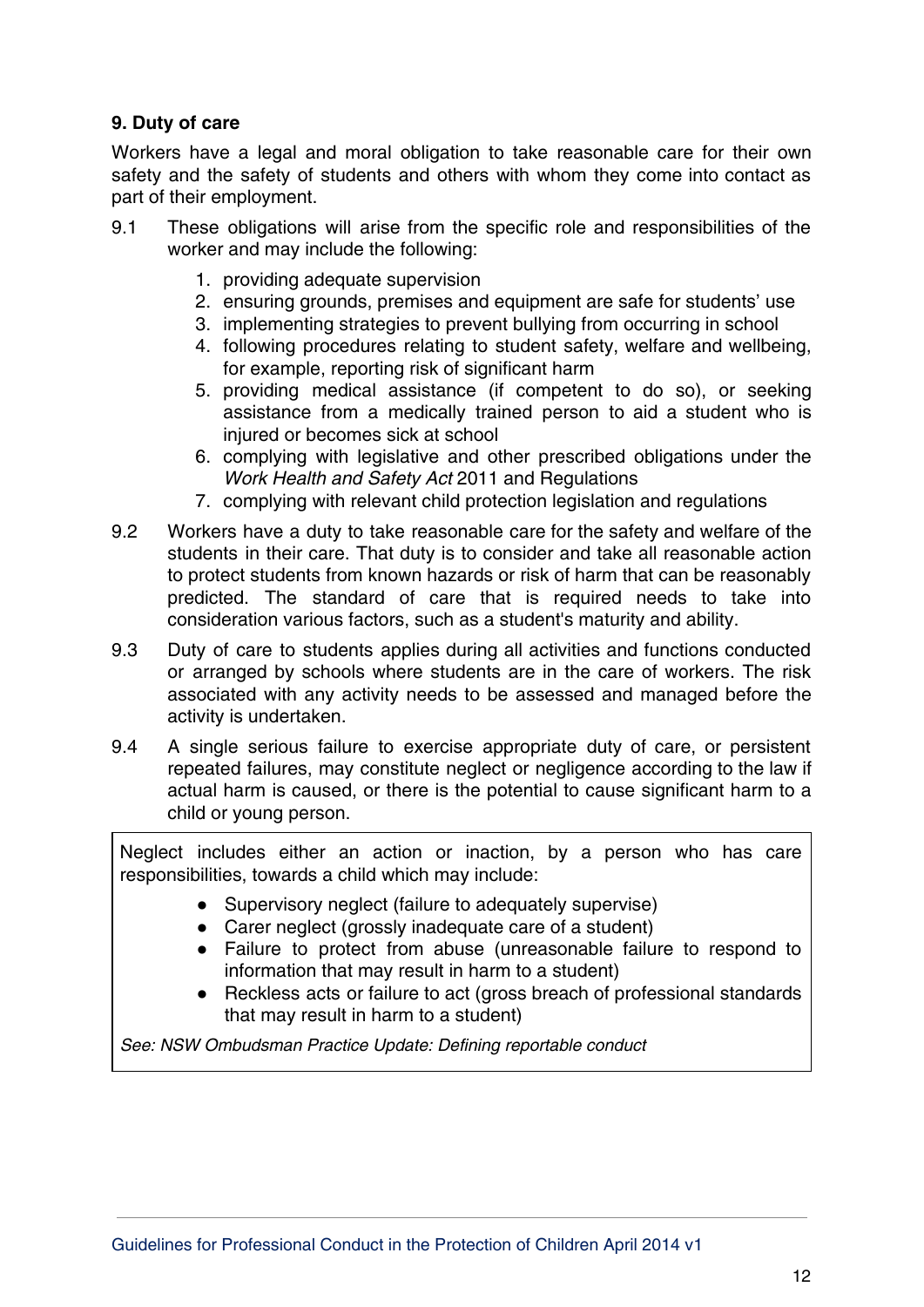## **10. Professional relationships between workers and students**

All students have a right to a safe physical and emotional environment.

It is expected that workers will be caring, compassionate adults who take an interest in their students and who set appropriate boundaries within those worker-student relationships.

Workers must be aware that their interactions with students are based on a trusting relationship arising from the nature of their role in the workplace, and that those relationships are open to scrutiny.

Workers must always treat students with respect.

Workers are expected always to behave in ways that promote the safety, welfare and well-being of children and young people.

Workers may need to consider and negotiate individual behaviour/education plans in relation to particular children and young people and comply with those plans.

While not all workers are required to manage and supervise students, it is important for all workers to understand and observe child protection policies.

The following principles and practical examples reference current guidelines issued by:

- NSW Ombudsman Practice Update: Defining reportable conduct
- NSW Office of the Children's Guardian Information for reporting bodies: Reporting certain misconduct involving children

10.1 Workers must not:

- engage in inappropriate physical contact/force with students including physical/corporal punishment of a student in the course of their professional duties and/or
- act in ways which may cause a child or young person to reasonably fear that unjustified force will be used against them, even if this is not their intention.

In addition, workers must not act recklessly in this regard.

Examples of inappropriate physical contact/force include:

- intentional and unjustified use of physical force;
- using an object, such as a ruler, book, whiteboard eraser or marker to gain a child's attention in a hostile or an inappropriate physical manner;
- restraining/holding a student for any purpose other than a student's actions that may cause imminent risk of harm to self or others;
- hitting or kicking a student;
- pushing, pulling, shoving, grabbing, pinching or poking a student;
- shaking or throwing a student;
- actions which may be perceived as a threat to engage in inappropriate physical contact/force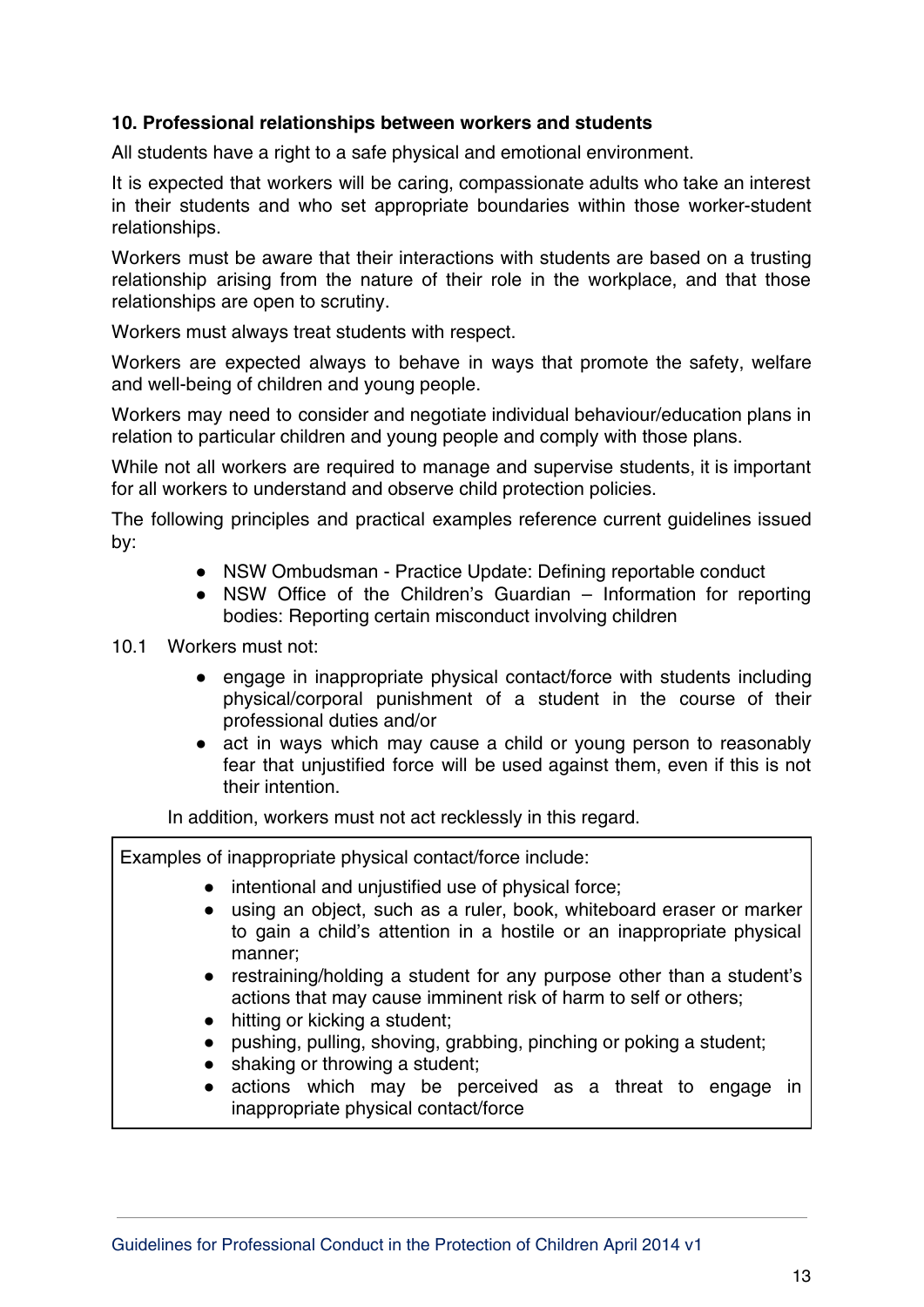Examples of conduct that involves the reasonable use of physical contact / force for the purpose of exercising appropriate control over a child include:

- disarming a student who is seeking to harm themselves or another
- separating students who are in the act of fighting
- moving a student out of harm's way
- reasonable use of physical force for the protection of self or others
- 10.2 Workers must not behave in a manner which may cause psychological harm to a student. There is no place for sarcasm, derogatory remarks, offensive comments or any other inappropriate conduct that may cause students to become distressed.

Note: Psychological harm can include the exacerbation or aggravation of an existing psychological condition, such as anxiety or depression.

10.3 Workers must not correct or discipline a child or young person in excess of what is reasonable or appropriate for the situation. Discipline may be considered excessive if it is a disproportionate response to a child or young person's behaviour. Discipline can be considered inappropriate if it is unsuitable for a specific reason such as the child or young person's age, physical ability, developmental level or if the discipline violates community standards. What may be considered excessive or inappropriate is not restricted to physical punishment. Any punishment which makes excessive or unreasonable demands on a child or young person may be considered ill treatment.

Examples of ill-treatment include:

- locking a student in a cupboard as punishment
- $\bullet$  tying a student to a chair
- keeping students on detention during the whole of lunch without allowing them to eat or go to the toilet
- malevolent acts towards children
- inappropriate and hostile use of force against a child
- 10.4 Workers must not engage in crossing professional boundaries, through behaviour that can reasonably be construed as involving an inappropriate and/or overly personal or intimate:
	- relationship with;
	- conduct towards; or
	- focus on; a child or young person, or a group of children or young people.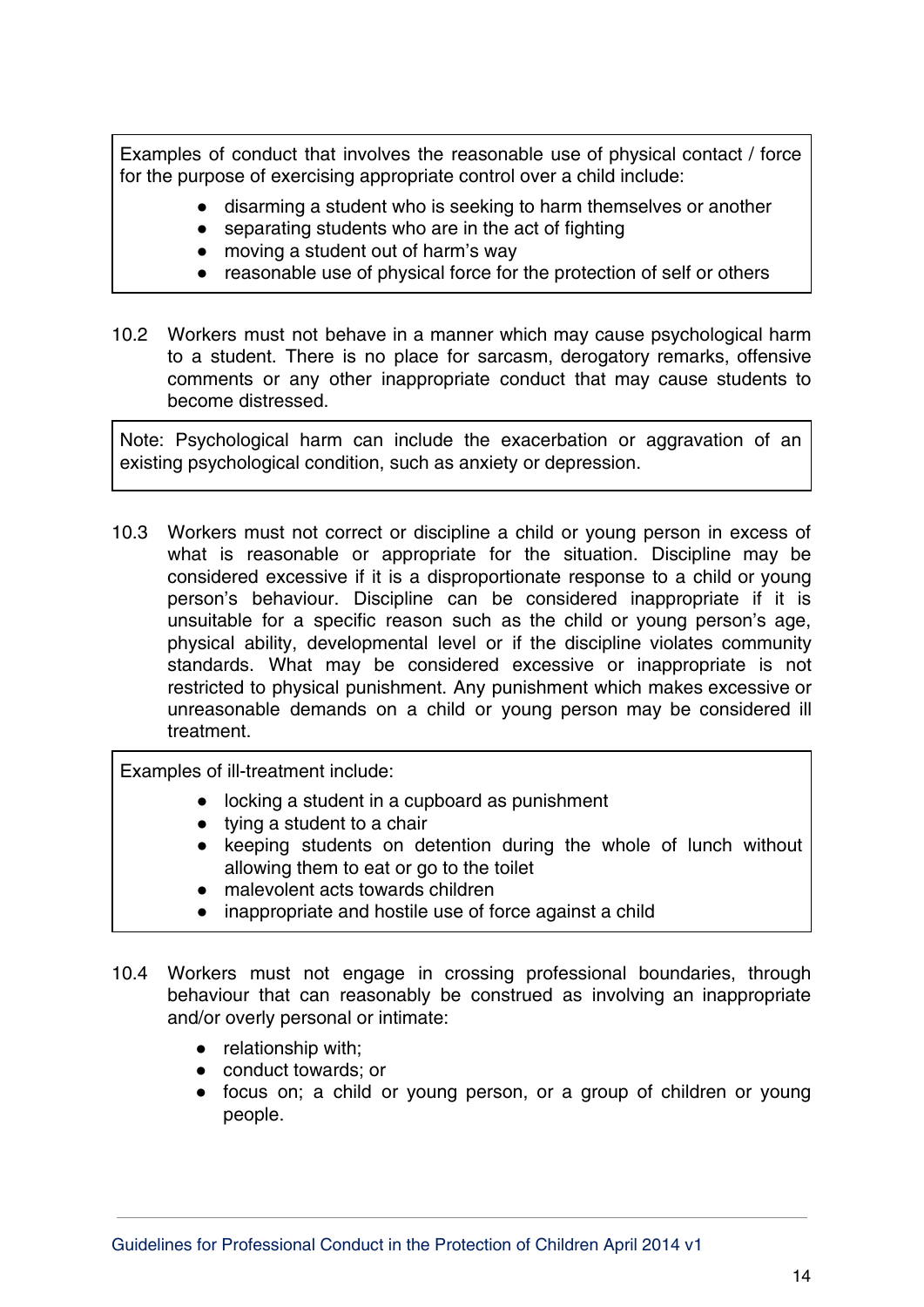A single serious 'crossing of the boundaries' by workers or persistent less serious breaches of professional conduct in this area, may constitute sexual misconduct, particularly if workers either knew, or ought to have known, that their behaviour was unacceptable.

10.5 Workers must not engage in grooming behaviour. Grooming behaviour involves a pattern of conduct that is consistent with grooming a child for sexual activity, where there is no other reasonable explanation for it.

Examples of grooming behaviours include (but are not limited to) the following: ● Persuading a child or group of children that they have a 'special' relationship, for example by: ○ spending inappropriate special time with a child o inappropriately giving gifts ○ inappropriately showing special favours to them but not other children ○ inappropriately allowing the child to overstep rules ○ asking the child to keep this relationship to themselves. ● Testing boundaries, for example by: ○ undressing in front of a child ○ encouraging inappropriate physical contact (even where it is not overtly sexual) ○ talking about sex ○ 'accidental' intimate touching. ● Inappropriately extending a relationship outside of work (except where it may be appropriate - for example where there was a pre-existing friendship with the child's family or as part of normal social interactions in the community). ● Inappropriate personal communication (including emails, telephone calls, text messaging, social media and web forums) that explores sexual feelings or intimate personal feelings with a child.

- Workers requesting that children/young people keep any aspect of their relationship secret or using tactics to keep any aspect of the relationship secret, would generally increase the likelihood that grooming is occurring.
- 10.6 Workers must not make sexually explicit comments or engage in other sexually overt behaviour towards or in the presence of students. Such behaviour may constitute sexual misconduct.

Examples of overt sexual behaviours include:

- sexualised behaviour with or towards a child (including sexual exhibitionism)
- inappropriate conversations of a sexual nature
- comments that express a desire to act in a sexual manner
- unwarranted and inappropriate touching involving a child
- personal correspondence and communications (including emails,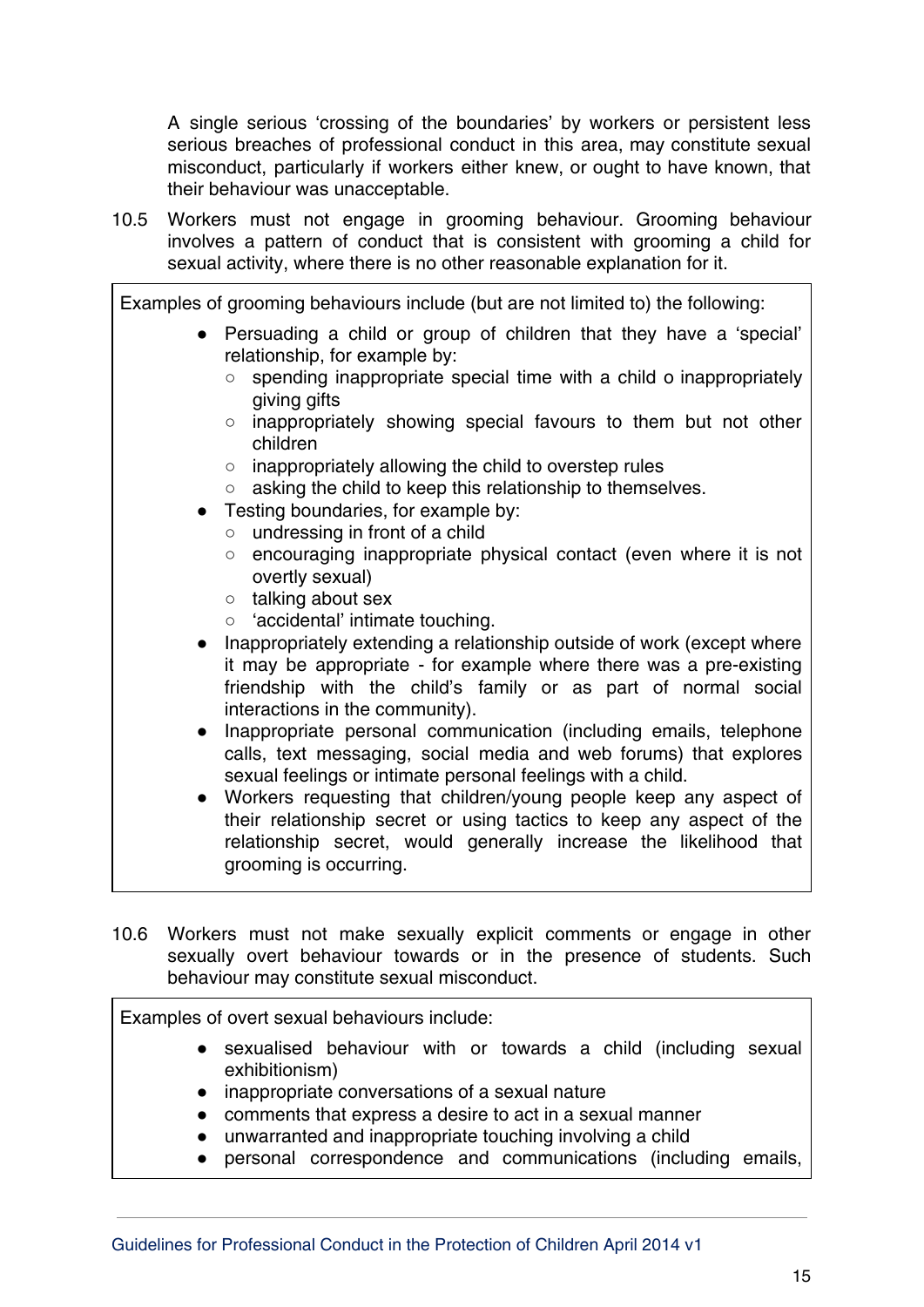social media and web forums) with a child or young person in relation to the adult's romantic, intimate or sexual feelings for a child or young person

- exposure of children and young people to sexual behaviour of others including display of pornography
- watching children undress in circumstances where supervision is not required and it is clearly inappropriate.
- watching children undress, e.g. in change rooms or toilets when supervision is not required or justified.
- 10.7 Workers must not have an intimate or romantic or sexual relationship with any student regardless of their age. It is irrelevant whether the relationship is consensual or non-consensual or condoned by parents or caregivers.
- 10.8 Workers must not commit a sexual offence. This encompasses all criminal offences involving a sexual element that is committed against, with or in the presence of a child.

These offences include (but are not limited to) the following:

- indecent assault
- sexual assault
- aggravated sexual assault
- sexual intercourse and attempted sexual intercourse
- possession/dissemination/production of child pornography
- using children to produce pornography
- procuring children under the age of 16 years for unlawful sexual activity
- deemed non-consensual sexual activity on the basis of special care relationships
- 10.9 Where there are existing personal relationships, such as a family relationship or close friendships that involve a worker and a student(s), the worker needs to behave in appropriate ways that are transparent and prudent, and to be mindful of any perceived conflict of interest, ensuring that the worker does not breach any law, the Guidelines or any other relevant policy. Extreme care needs to be taken by workers in situations where such family relationships or close friendships with children may raise questions about perceived conflict of interest or other concerns about the worker or the relationships/friendships.

In circumstances where the worker or the worker's personal relationships, such as a family relationship or close friendships that involve a worker and a student(s), may appear to be questionable or inappropriate or may appear to be in breach of any law, the Guidelines or other relevant policy, the worker must report such family relationships or close friendships to their principal/ supervisor /manager and any potential or perceived conflict must be managed carefully.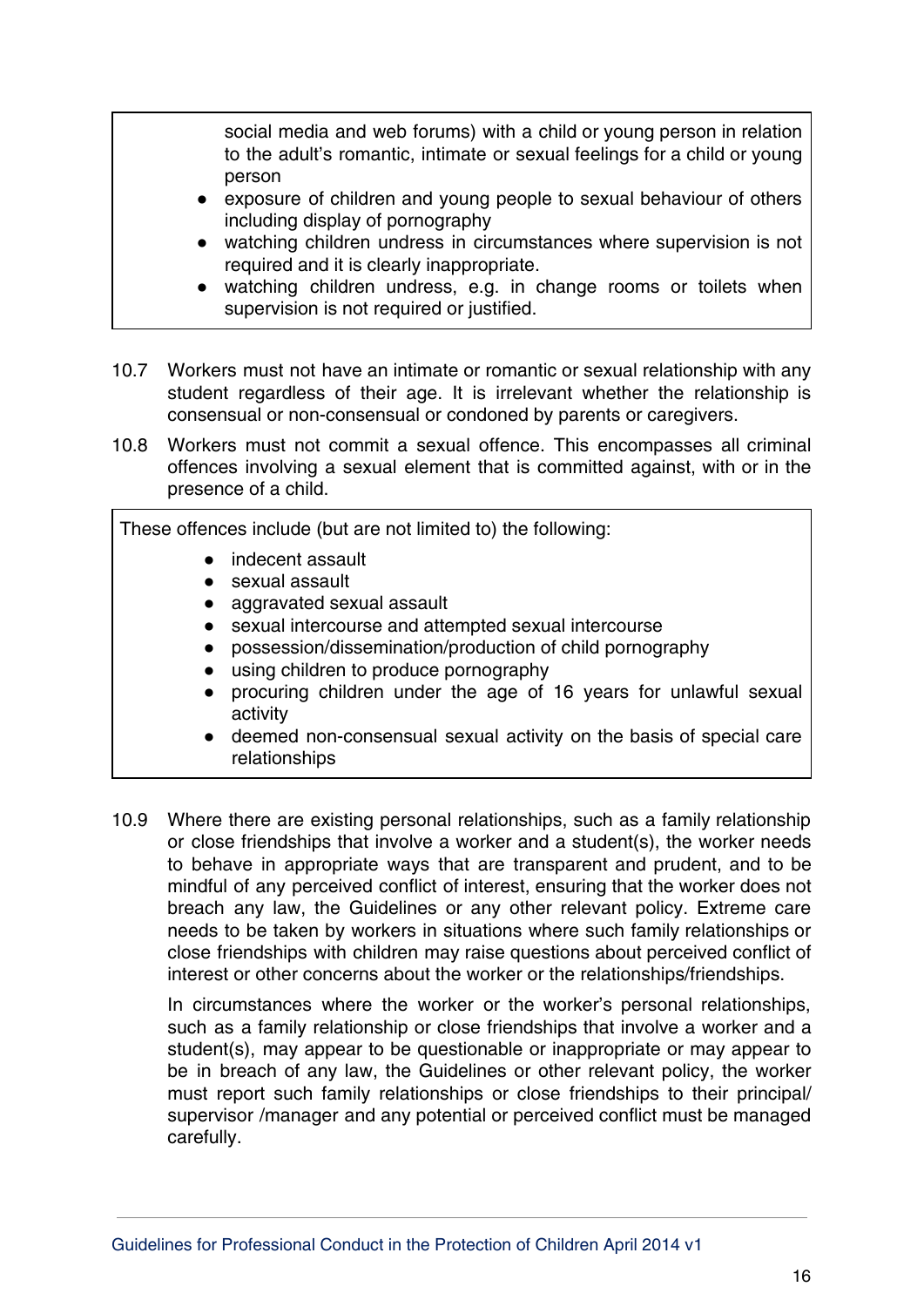- 10.10 Workers' professional relationship may be compromised if they:
	- 1. invite students to join their personal electronic social networking site or accept students' invitations to join theirs
	- 2. attend parties or socialise with students
	- 3. invite the student/s to their home or attend a student's home without an appropriate professional reason and without the parents/carers' consent
	- 4. transport students in their car without prior approval from a supervisor and the parent or carer.
- 10.11 The boundaries of the professional relationship will be breached if workers:
	- 1. have a sexual relationship or develop an overly personal or intimate relationship with a student
	- 2. use sexual innuendo or inappropriate language and/or material with students
	- 3. hold conversations of an intimately personal nature, where they disclose private information about themselves or encourage disclosure of such private information by the student
	- 4. have contact with a student via written or electronic means including email, letters, telephone, text messages or chat lines, unless for matters directly related to education/school or other valid reasons approved by their principal/supervisor/manager
	- 5. give to, or accept from, students, gifts that may encourage the student to think they have a special relationship with the worker.
- 10.12 Workers need to recognise the special position of trust and influence that teachers or other school workers may have in respect of students. This position of trust may continue after students have left the school. It may also continue after students have turned 18 years of age. Extreme care must be taken in any relationship between a teacher or other school worker and former students, even if the students are over 18 years of age.

Before entering into a personal, intimate or sexual relationship with any former student, workers should consider a range of factors, including:

- the special relationship of trust and influence which is created between
- workers and any student, arising from the nature of the their special role
- age and maturity of the former student
- time elapsed since the student left the school
- expectations that workers not act contrary to Catholic values and ethics
- community perception of such a relationship
- the potential impact on the reputation of the school, Catholic education and the profession, because of the relationship

A personal or sexual relationship with a former student entered into by any worker may be considered sexual misconduct if it is established that the worker used his or her position to develop and maintain an inappropriate personal or intimate relationship with the student before the student left the school.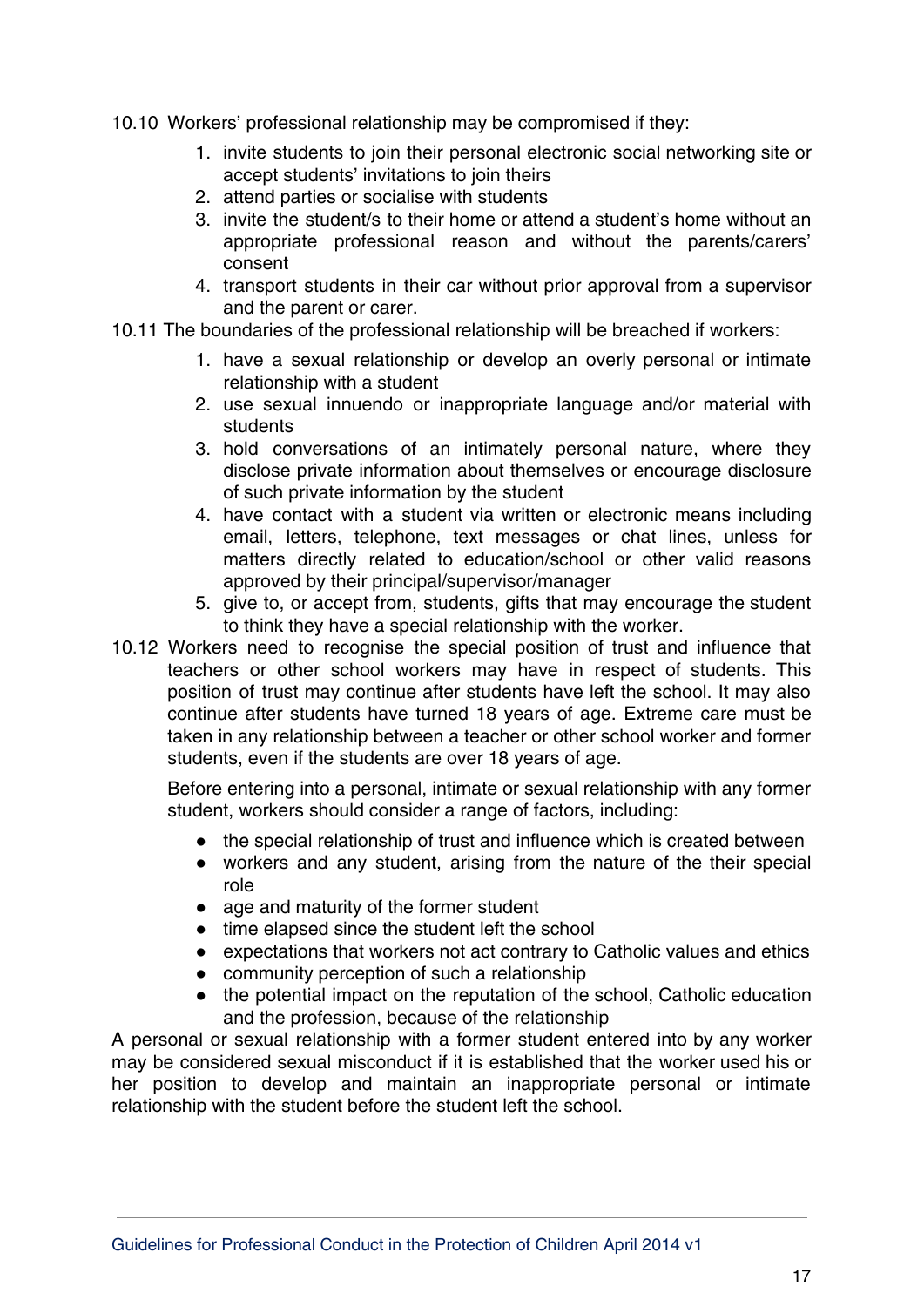10.13 Workers are reminded of the law:

- 1. prohibiting sexual relations between a teacher and their student under the age of 18 years [Also refer to #10.7 of the Guidelines, where workers are prohibited from sexual relationship with all students regardless of their age]
- 2. prohibiting child pornography and the use of unauthorised images for offensive purposes

There are a number of criminal laws that address the taking and use of unauthorised images for offensive purposes, including:

- use of surveillance devices to record a 'private activity' without consent
- filming for indecent purposes
- making an image of a child engaged in a private act for prurient purposes
- making indecent visual images of a child under the age of 16
- committing indecent or offensive acts in a public place
- child pornography offences, and
- using a telecommunications network or carriage service to facilitate certain offences

#### **See: Australian Law Reform Commission**

For Your Information: Australian Privacy Law and Practice (ALRC Report 108) /69. Particular Privacy Issues Affecting Children and Young People Taking photographs and other images

10.14 Workers are reminded of strict requirements relating to photographing or filming students. Secretly taking photographs or other images of children or young people is strictly prohibited. Workers in schools are not to photograph/film students, other than for approved educational/school purposes.

"The taking of photographs and other images of children and young people without consent has raised significant concerns in recent times. ... Mobile phone cameras and mobile phone video cameras appear to have heightened these concerns, due to their small size and availability. The issue of unauthorised taking of images, however, extends beyond any one type of technology. ... Most recently, the concerns about unauthorised images have exploded with the ease and accessibility of online publication."

#### **See: Australian Law Reform Commission**

For Your Information: Australian Privacy Law and Practice (ALRC Report 108) /69. Particular Privacy Issues Affecting Children and Young People Taking photographs and other images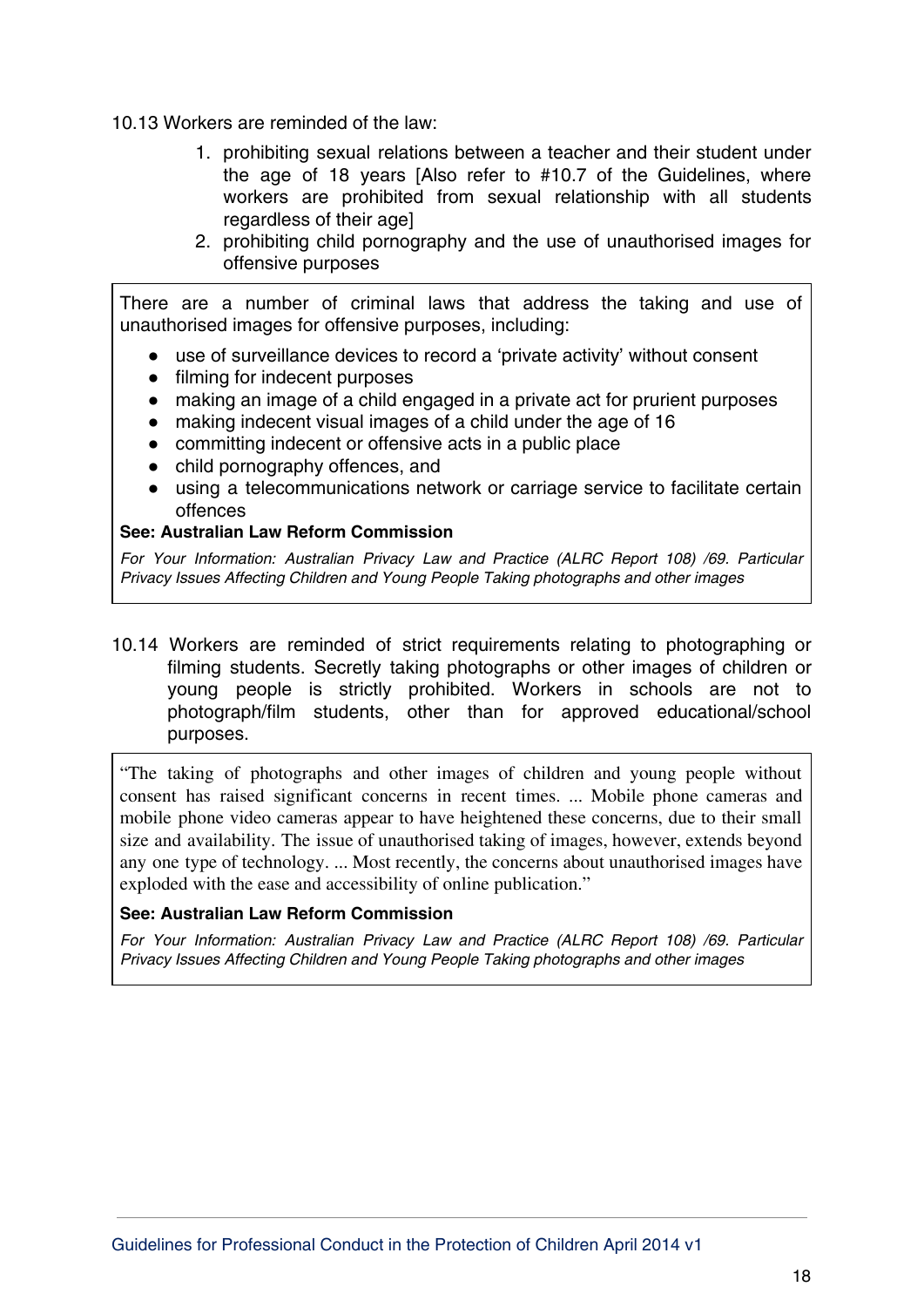## **11. Appropriate use of electronic information and communication technology (ICT)**

The employer provides ICT facilities for its students and workers for educational and/or administrative purposes. The employer has the right to monitor and view any data used, stored or transmitted using the employer's ICT facilities. It is critical to remember that by its nature, electronic communication is a fast and often, informal way of communicating. However, once a document or image has been created, sent or saved, it exists forever.

- 11.1 Workers must comply with all relevant policies or procedures relating to the use of ICT and act consistently with Catholic Values and Ethics.
- 11.2 When using ICT and employer networks, it is expected that workers will:
	- 1. exercise good judgment
	- 2. use appropriate language and images iii. communicate with students in a manner consistent with their role and responsibilities and in relation to educational/school matters iv. not upload, download, send, circulate, display or respond to any of the following materials:
		- sexually related or pornographic messages or material containing thoughts and feelings with overly familiar or sexual connotations
		- violent or hate-related messages or material
		- threatening, defamatory, obscene or harassing messages or material
		- racist or other offensive messages or material
		- subversive or other messages or material related to illegal activities v. report any situations where workers become aware of the inappropriate use of ICT by another worker.
- 11.3 Be aware that in certain circumstances electronic files or communication may be accessed for viewing or produced in Court.
- 11.4 If there are reasons for workers to communicate with students or their families using ICT for reasons other than educational/school purposes, it is important to discuss this with the principal/supervisor/manager.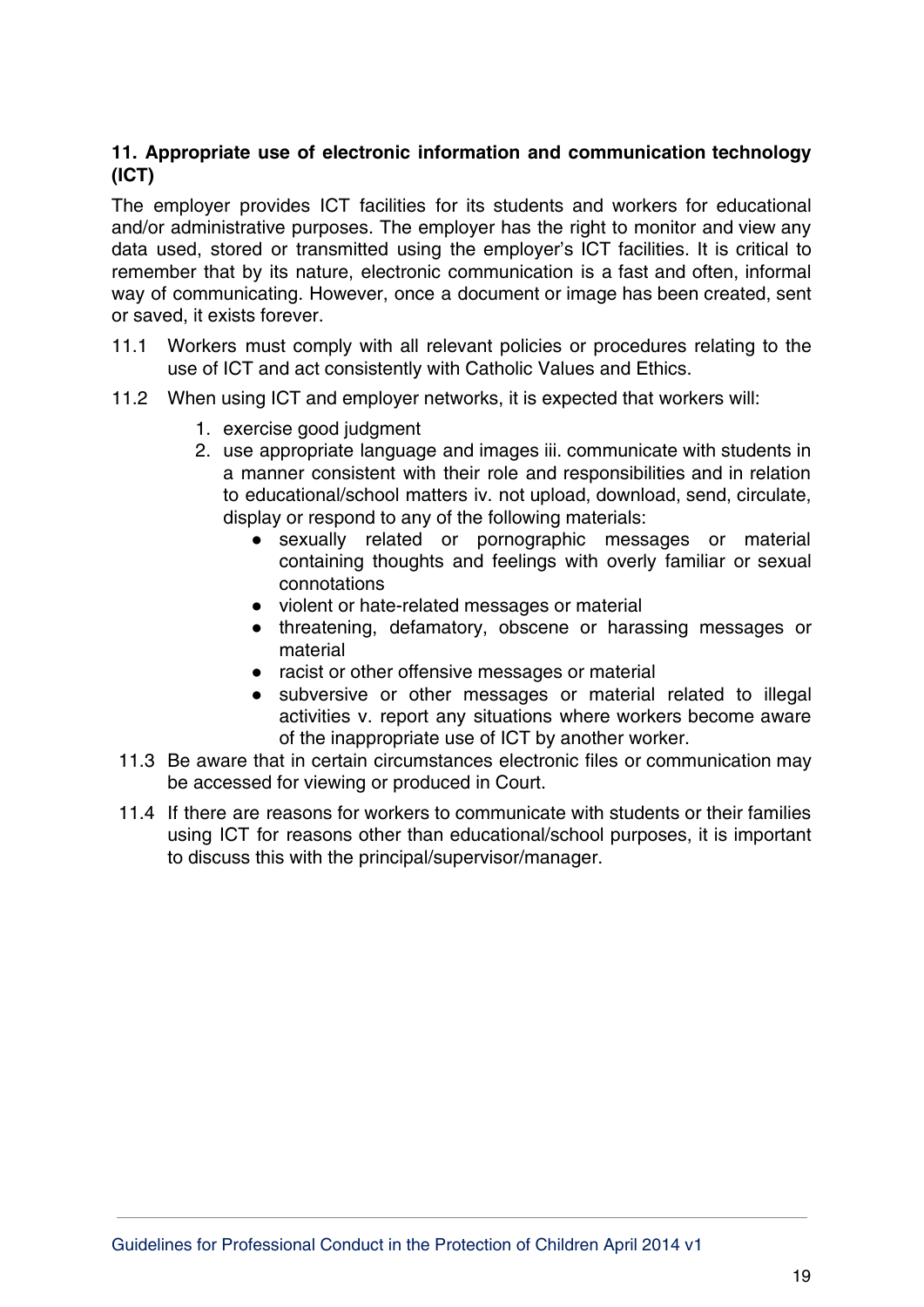#### **12. Appropriate use of social media**

- 12.1 Workers should not use social media in a manner which would bring the employer, school or Catholic workplace into disrepute. Identifying the employer in personal social media may increase this risk.
- 12.2 Workers must not invite or accept students into their personal social networking sites/pages/groups.
- 12.3 Workers are to use extreme care before inviting or accepting ex-students or parents of current students as friends on social media.
- 12.4 Workers are encouraged to use school approved online learning communities with their students in order to achieve educational outcomes. In doing so, the following is expected:
	- 1. the sites used are age and developmentally appropriate for the students
	- 2. students are provided training and information around appropriate use of the technology
	- 3. parent/carer permission must be obtained for students to register with online learning communities
	- 4. personal social networking sites, as opposed to approved online communities, must not be used by workers as learning tools for students

If workers feel they have become an online target of inappropriate communication from students or any member of the school community, alert the principal/supervisor/manager.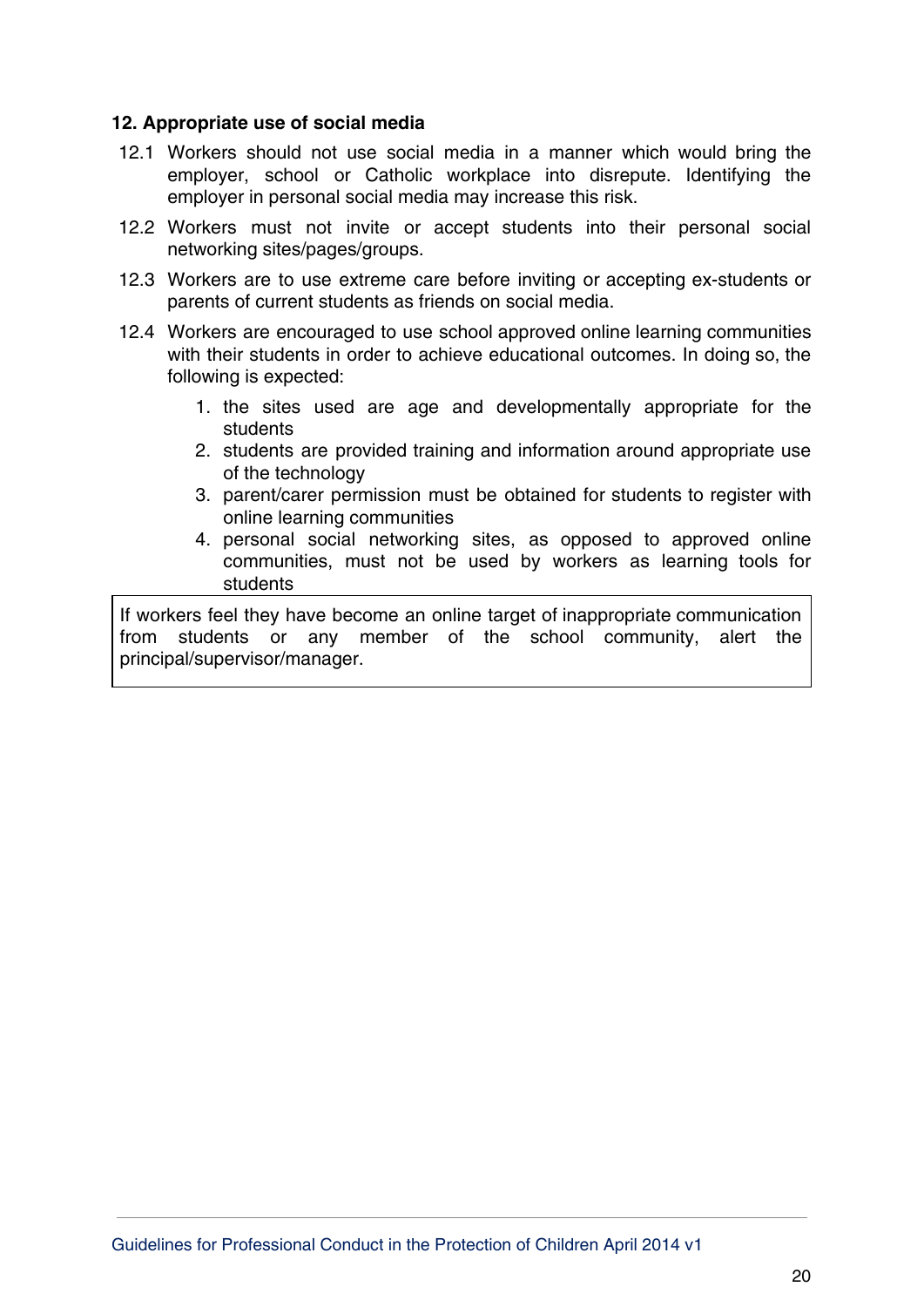#### **13. Use of alcohol, drugs and tobacco**

- 13.1 Workers are responsible for ensuring their capacity to perform their duties is not impaired by the use of alcohol or drugs, and that the use of these substances does not put them or any other person's health and safety at risk.
- 13.2 Being under the influence of alcohol or drugs while the worker is 'on duty' could affect their ability to work safely and efficiently, especially when they have a responsibility to supervise students or work in close proximity to them.
- 13.3 Workers must not attend work under the influence of alcohol, illegal drugs or non-prescribed and/or restricted substances.
- 13.4 Workers who are required to take medication (including prescription medication) which may impair their work performance, conduct or ability to exercise duty of care, must notify their principal/supervisor/manager.
- 13.5 Workers must not purchase for, offer, supply, give or administer to students, including those over the age of 18:
	- 1. illegal drugs
	- 2. restricted substances
	- 3. prescribed or non-prescribed medication (unless dealing with or administering medication in accordance with relevant policy)
	- 4. alcohol
	- 5. tobacco
- 13.6 Workers must not encourage or condone the use of or use by students of:
	- 1. illegal drugs
	- 2. restricted substances
	- 3. alcohol
	- 4. tobacco
- 13.7 Workers must not take to school or consume at school, school-related activities or workplace, any illegal drugs or restricted substances.
- 13.8 Workers must not consume tobacco on school premises or at any schoolrelated activity where students are present.
- 13.9 Alcohol is not to be consumed during school hours at school whenever students are present at the school. In the absence of a policy specifically prohibiting the consumption of alcohol on school premises, at any school-related activity or any time students are present, workers should be mindful of the following:
	- safety of students and others
	- supervisory responsibilities and duty of care towards students and others
	- professional boundaries with students and colleagues
	- modelling appropriate behaviour for students
	- work health and safety
	- not driving under the influence of alcohol
	- reputation of the school
	- professional reputation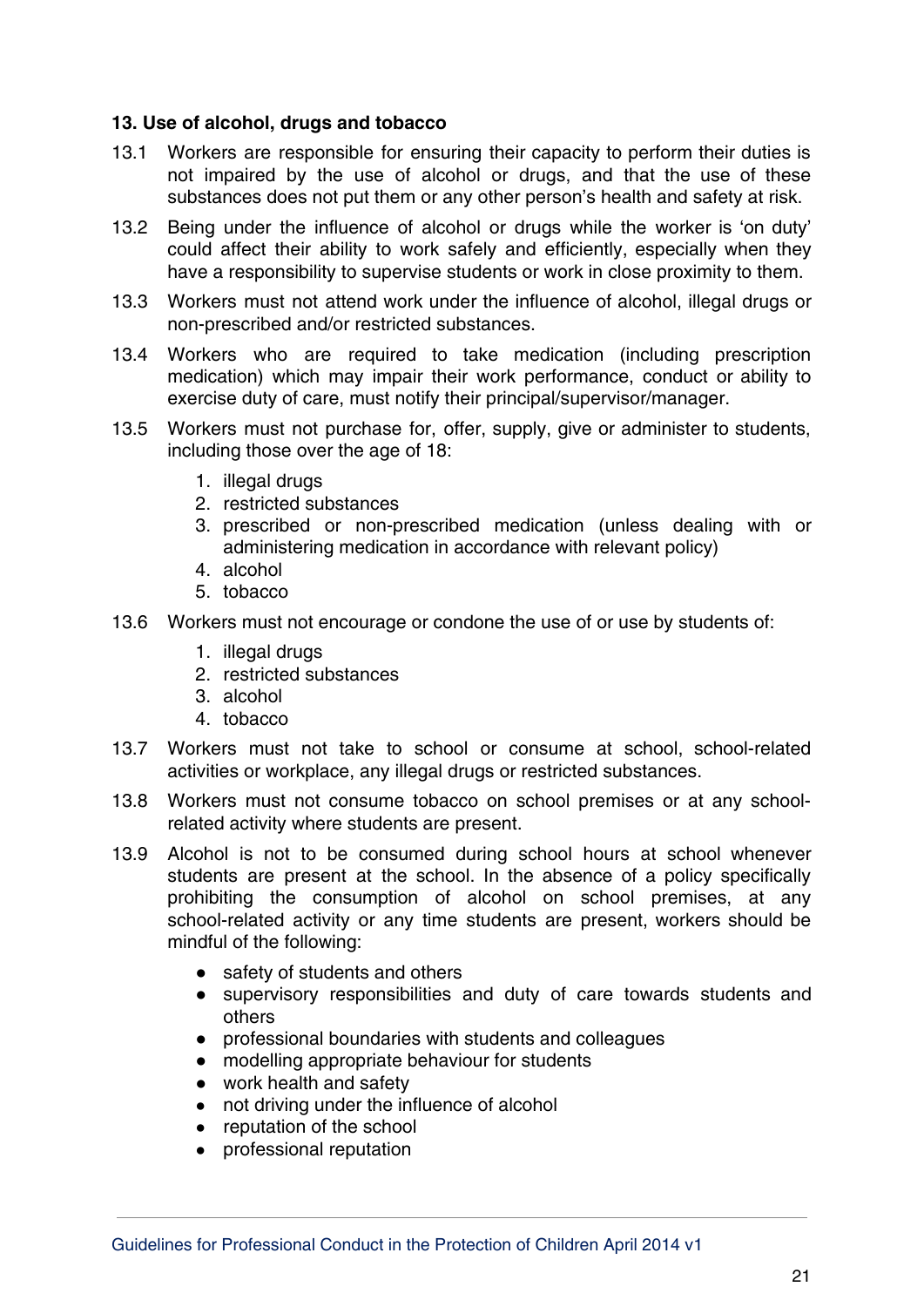13.10 Workers who are concerned about any person at work that may be affected by alcohol or drugs, or may have engaged in the behaviours outlined above, should consult their principal/supervisor/manager.

Children and young people have a greater vulnerability to alcohol than adults. To provide alcohol to any person under the age of 18 years is against the law.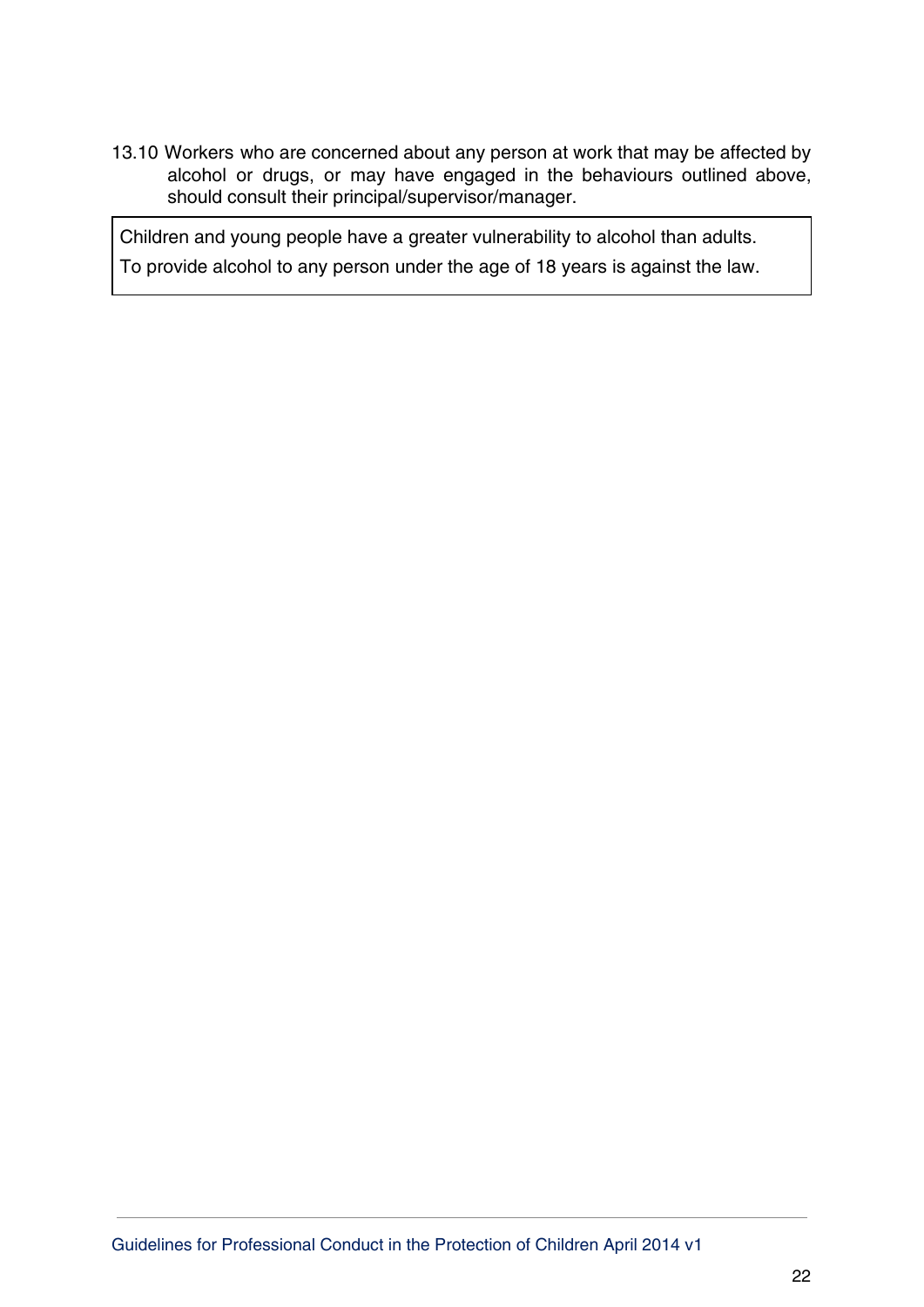## **14. Maintaining integrity and managing competing interests**

Personal views or private interests can influence, or have the potential to influence, a worker's capacity to perform their duties with integrity, and in turn, may compromise the integrity of the school and Catholic Education Office.

- 14.1 Workers need to be mindful of the requirement to act with integrity, and consistently strive to do what is right and just. It is expected that workers will:
	- 1. not succumb to improper pressure that may affect, or be perceived to adversely affect, their ability to fulfil their obligations and to act in accordance with Catholic values and ethics
	- 2. not accept gifts, benefits or favours that could be considered inappropriate or excessive and:
		- lead to, or be perceived to lead to, compromised values, corruption, loss of impartial decision-making or impartial treatment of others, or
		- call into question the ethics and integrity of the worker and the Catholic Education Office mission and ethos
- 14.2 It is the worker's responsibility to use sound judgement in making decisions that affect the organisation's ability to maintain its capacity and reputation for independence, fairness and justice. Workers should review the situation carefully from perspectives other than their own, and assure themselves that their conduct does not give rise to an actual, or perceived, conflict of interest.
- 14.3 As an organisation which provides education services to children and young people, it is expected that workers will:
	- 1. inform the principal/supervisor/manager of any conflict of interest, or
	- 2. perceived conflict of interest, that arises from the workplace
	- 3. work in an objective and impartial manner, and be seen to do so

Examples of competing interests:

- a teacher referring their students to attend private tutoring sessions in which they or a relative or friend has a financial/ business interest
- an employee mentoring, tutoring or coaching students from their school or workplace in return for payment
- an employee running a local dance school with students from their school